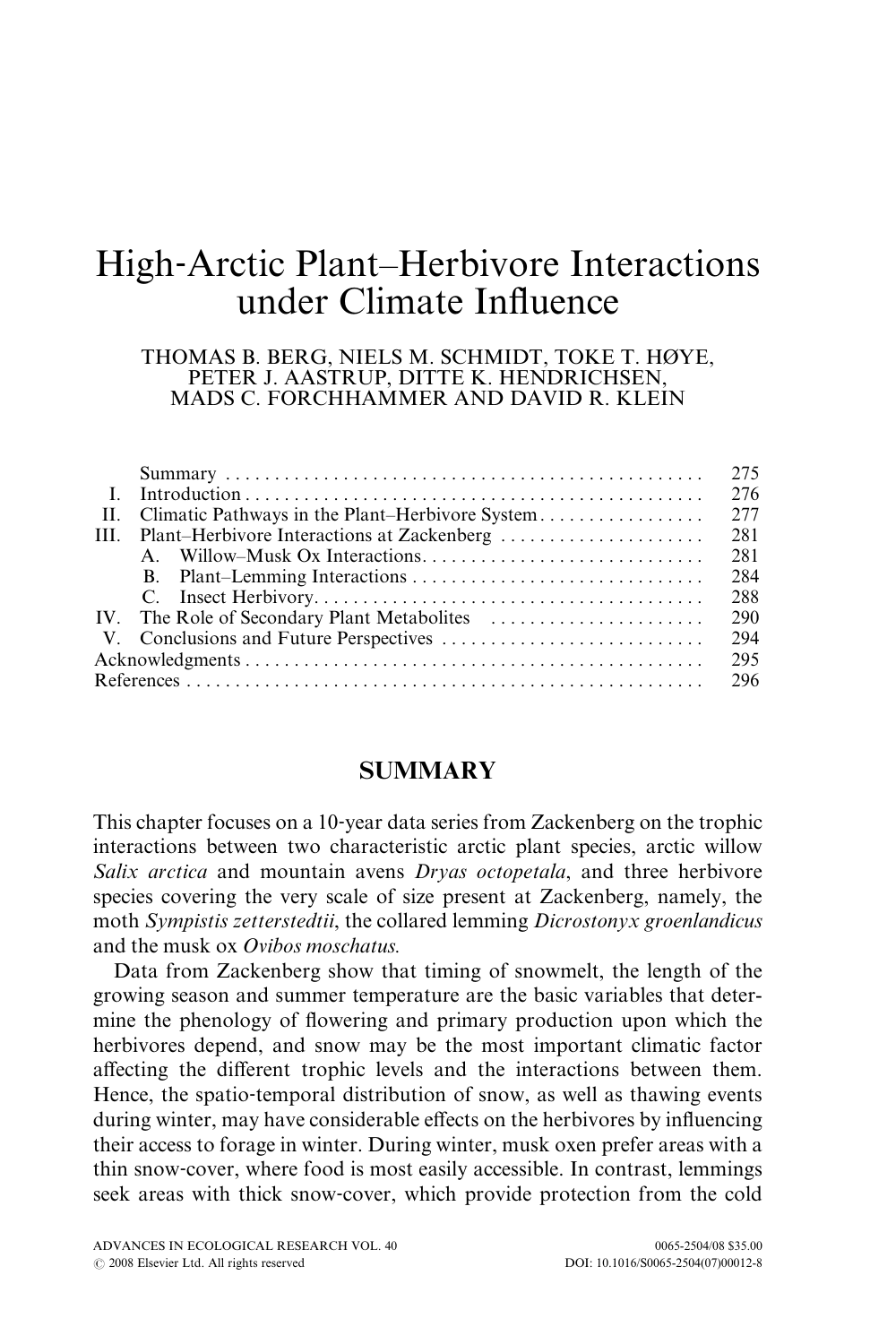and some predators. Therefore, lemmings may be affected directly by both the timing of onset and the duration of winter snow‐cover.

Musk oxen significantly reduced the productivity of arctic willow, while high densities of collared lemmings during winter reduced the production of mountain avens flowers in the following summer. Under a deep snow‐layer scenario, climate and the previous year's density of musk oxen had a negative effect on the present year's production of arctic willow. Previous year's primary production of arctic willow, in turn, significantly affected the present year's density of musk oxen positively. Climatic factors that affect primary production of plants indirectly, influenced the spatial distribution of herbivores. Additionally, snow distribution directly affected the distribution of herbivores, and hence, in turn, affected the plant community by selective feeding and locally reducing the standing biomass of forage plants.

Although only few moth larvae were observed at Zackenberg, these had in some cases important local effects owing to their foraging on up to  $60\%$  of the flower stands on individual mountain avens.

UV‐B radiation induces plants to produce secondary plant metabolites, which protects tissues against UV-B damage. This results in lower production of anti‐herbivore defenses and improves the nutritional quality of the food plants. Zackenberg data on the relationship between variation in density of collared lemmings in winter and UV‐B radiation indirectly supports this mechanism, which was originally proposed on the basis of a positive relationship between UV‐B radiation and reproduction in two sub‐arctic species of hares (Lepus timidus and Lepus americanus).

# I. INTRODUCTION

In snow-covered ecosystems, such as those in the High Arctic, the distribution of vegetation types is largely governed by clinal variation in snow‐cover (Babb and Whitfield, 1977; Walker et al., 2001). In addition to this, the distribution of snow affects the spatio-temporal pattern of flowering and primary production (Høye et al., 2007a; [Ellebjerg](#page-22-0) et al., 2008, this volume). As a result, herbivores in this region are confronted with a spatially and temporally variable food resource, and they adjust their foraging behaviour accordingly. The manner and scale of these adjustments, however, may differ considerably between species. The patterns of dispersion of herbivores are also affected by the risk of predation [\(Lima and Dill, 1990](#page-22-0)) together with social interactions especially during the mating season.

Plant–herbivore interactions are reciprocal [\(Klein](#page-22-0) *et al.*, 2008, this volume). Herbivores not only depend on plants but also affect their growth and survival directly through grazing and by altering the physical environment by trampling and digging. Despite the relatively low densities of mammalian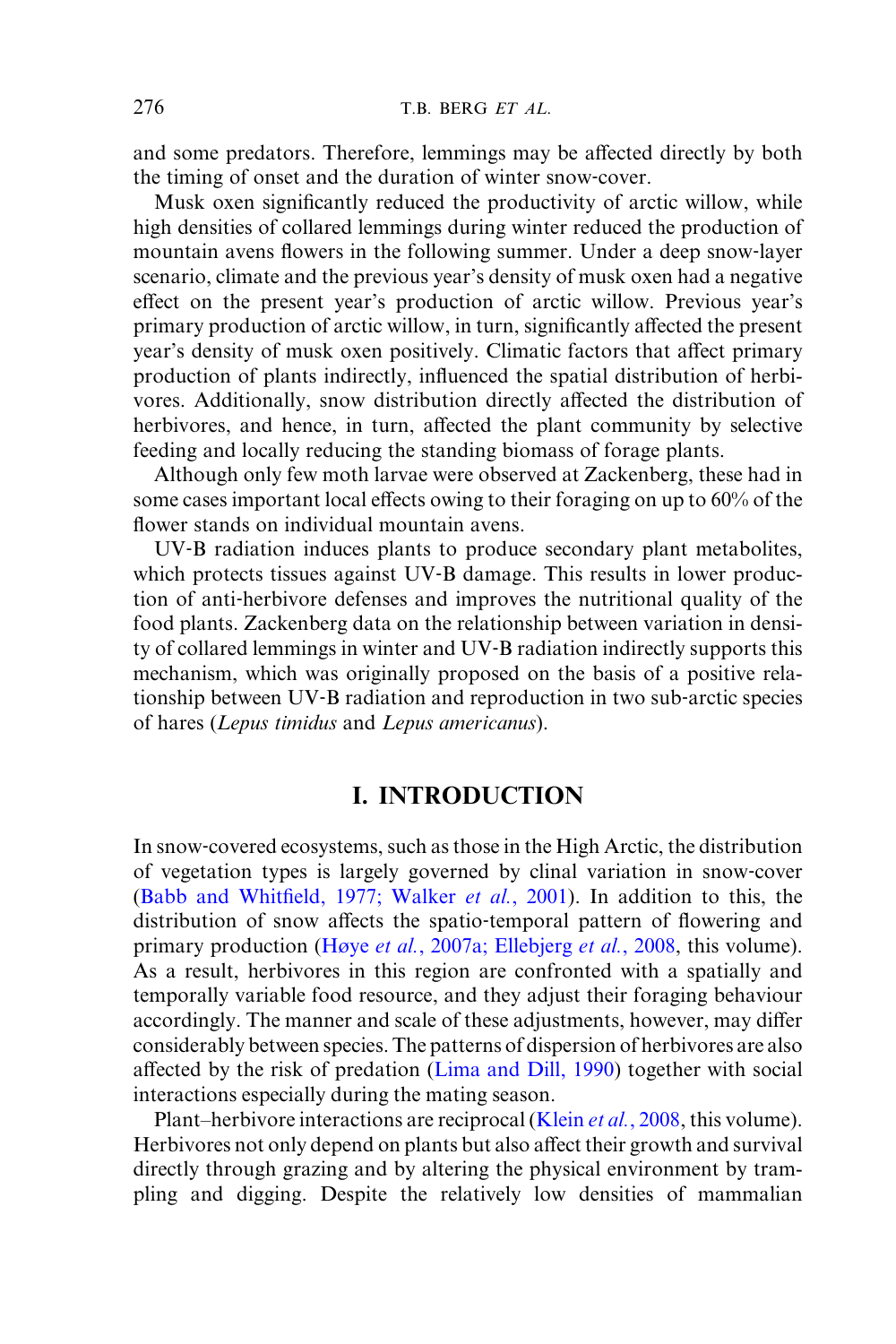herbivores in Northeast Greenland, herbivory by small rodents has been shown in other arctic areas to be able to significantly alter the relative abun-dance of many common plant species in the tundra ecosystem [\(Olofsson](#page-22-0) et al., [2002, 2004](#page-22-0)). Heavy exploitation of the vegetation may, in some cases, result in a decrease in density of herbivores (e.g., Stenseth and Oksanen, 1987; Selås, [1997\)](#page-23-0), and both herbivory and trampling may locally destroy the insulating moss layer, leading to an increase in soil temperature ([van der Wal](#page-23-0) et al., 2004) and hence, induce changes in the plant communities. Defecation by herbivores recycles important nutrients to the vegetation (e.g., [van der Wal](#page-23-0) et al., 2004), and ultimately carcasses of herbivores constitute a large localized source of nutrients for plant growth [\(Danell](#page-21-0) *et al.*, 2002).

This chapter concentrates on two mammalian herbivores, collared lemming Dicrostonyx groenlandicus and musk ox Ovibos moschatus, and their shared food resources, arctic willow Salix arctica and mountain avens Dryas octopetala, and on one invertebrate herbivore, the lepidopteran larvae of Sympistis zetterstedtii, which also feeds on mountain avens. The effects of climate and climate variation on these plant–herbivore systems as well as the interaction between plants and herbivores are here illustrated using data obtained from the long‐term biological monitoring programme BioBasis running at Zackenberg Research Station (74°30'N, 20°30'W; [Meltofte and](#page-22-0) [Berg, 2006](#page-22-0)).

# II. CLIMATIC PATHWAYS IN THE PLANT–HERBIVORE SYSTEM

There are basically three ways in which climate can influence the interactions between plants and herbivores ([Box 1](#page-3-0); see also Forchhammer *et al.*, 2008, this volume). All species may be affected directly by climatic variables though not necessarily in the same way or to the same extent. Alternatively, interacting species may be affected indirectly by climatic perturbations mediated through a climatic effect on adjacent or more distant trophic levels. Indirect climatic effects like these may act either bottom–up (i.e., soil–plant–herbivore) and/or top–down (i.e., predators–herbivore–plant). In addition, climate may affect the strength of the intra- and inter-specific interactions. For instance, a decrease in snow‐cover will increase the synchrony of growth of arctic willow, which again, to a certain point, will increase the size of musk ox herds [\(Forchhammer](#page-22-0) et al., 2005), thereby intensifying the plant–herbivore interaction on the site level.

Although arctic species are adapted to survive under extreme climatic conditions, both plants and herbivores may be directly affected by weather conditions. The annual phenology of flowering of the plants in the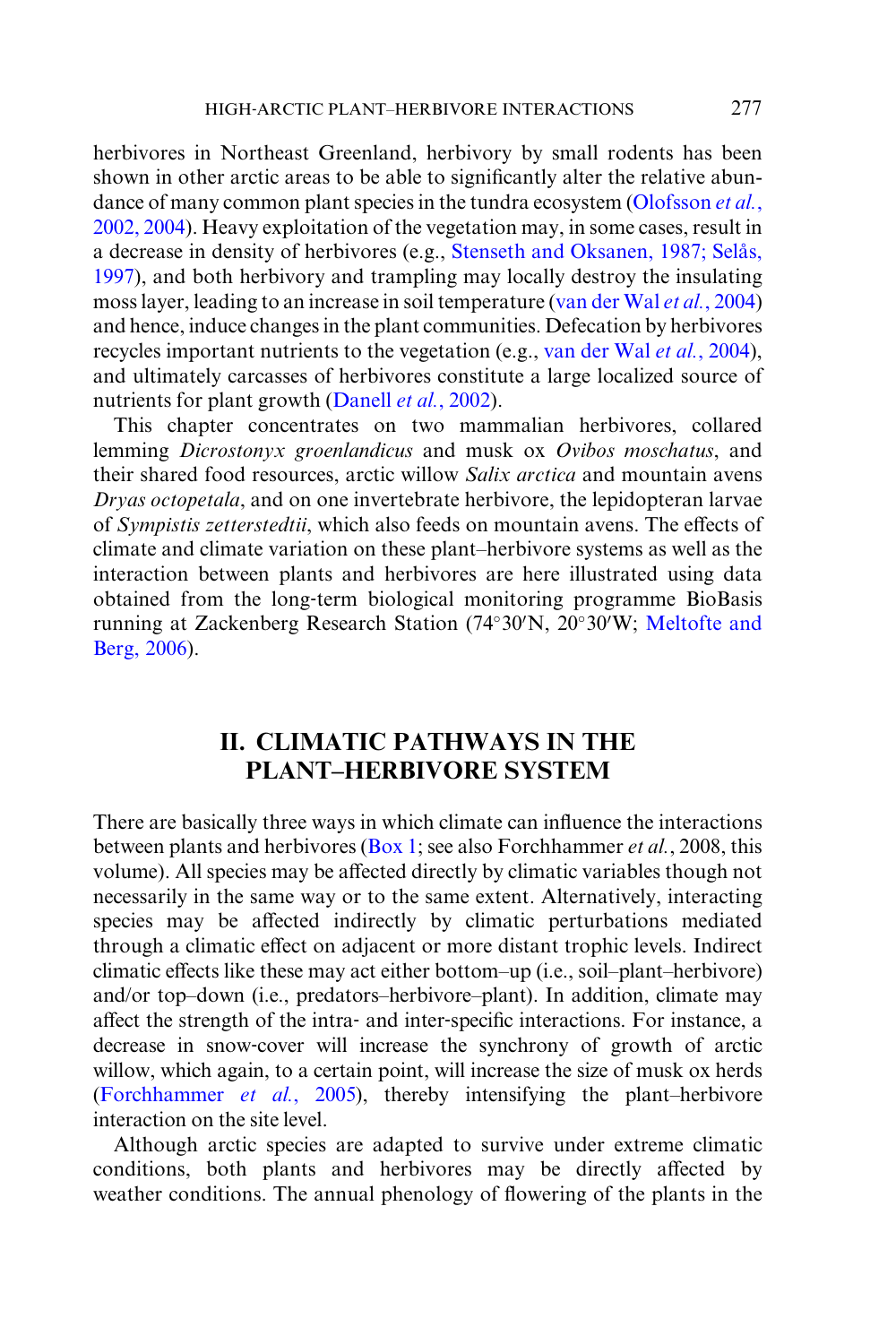# Box 1

# Climatic Influence in the Plant–Herbivore System

<span id="page-3-0"></span>The influence of climate in a trophic system of interacting species may be either direct (full red arrows in Box Figure 1) or indirect, which is mediated via other adjacent trophic levels (broken red arrows in Box Figure 1). Additionally, climate may not only influence the way the individual trophic levels interact (yellow arrows in Box Figure 1) but also the way individuals of the same species interact (black arrows in Box Figure 1).



Box Figure 1 Conceptual model for the climatic pathways in the simple plant– herbivore system in the Arctic. Black arrows indicate intra-specific interactions, while yellow arrows indicate inter-specific interactions. The direct climatic influence on the various trophic levels is indicated by the full, red arrows, while the indirect climatic influences indicated by the broken, red arrows. See also [Forchhammer \(2001\), Forchhammer and Post \(2004\)](#page-21-0) and Forchhammer et al. (2008, this volume). Photos: Niels Martin Schmidt.

The indirect climatic effects may be (a) bottom–up processes, where the climatic influence on lower trophic levels is mediated onto the higher trophic levels (Wilson and Jeff[eries, 1996; Callaghan](#page-23-0) et al., 2005), for instance, via climate‐induced changes in production of secondary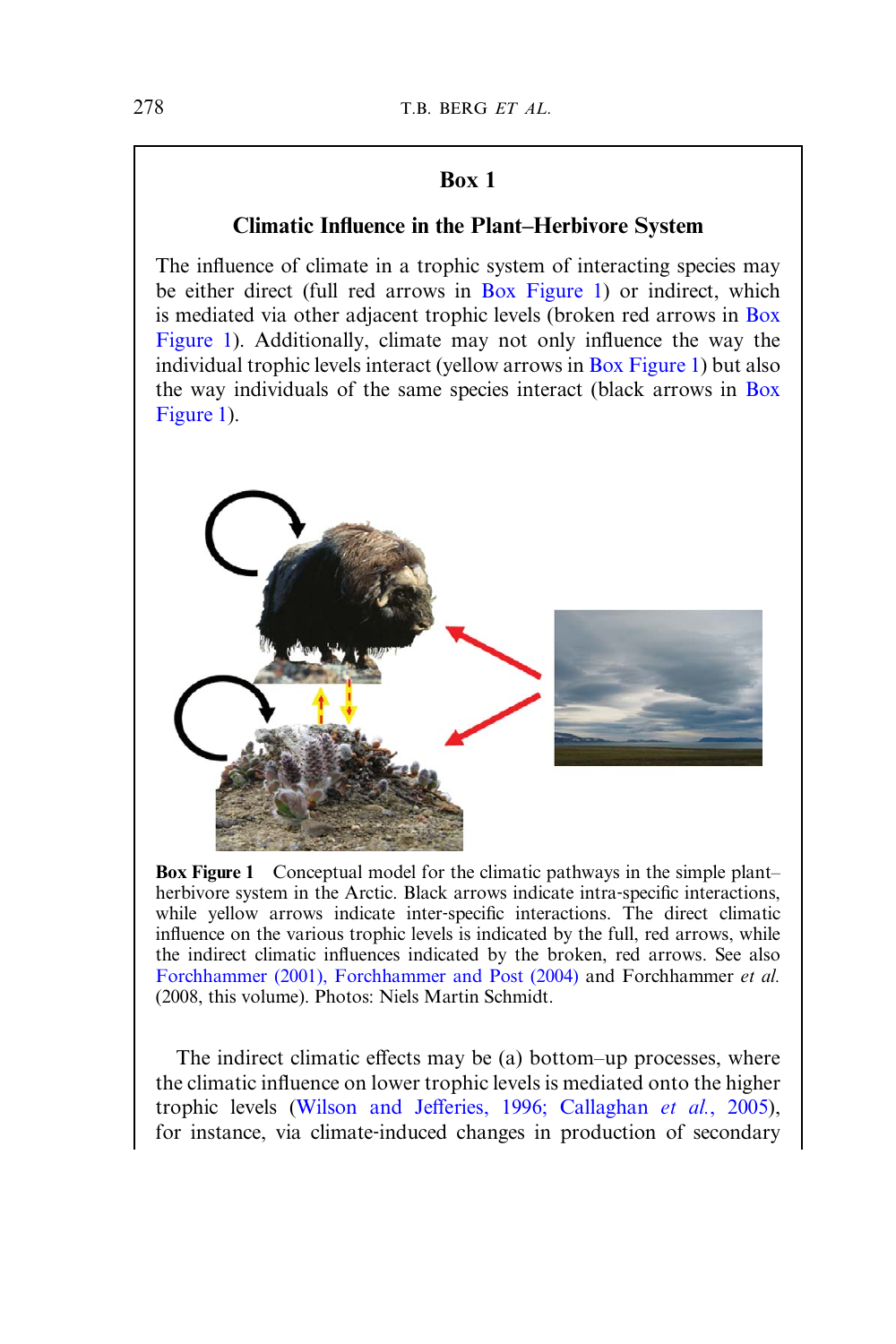plant metabolites (Plesner‐[Jensen and Doncaster, 1999](#page-22-0)), (b) top–down processes, where the climatic effects onto the higher trophic levels are mediated onto the lower trophic levels, or (c) via a combination of bottom–up and top–down processes ([Turchin](#page-23-0) et al., 2000).

valley Zackenbergdalen varies widely between years, dependent largely on the date of snowmelt (Høye et al., 2007b; [Ellebjerg](#page-22-0) et al., 2008, this volume). Likewise, the flower production shows large inter-annual variation ([Høye](#page-22-0) et al., 2007b; [Ellebjerg](#page-22-0) et al., 2008, this volume), indicating that climate directly affects not only the timing of and investment in reproduction but also the development of plant tissue.

Thawing events during winter may create ice crust directly hampering the access to food for the larger herbivores such as caribou and musk oxen [\(Vibe,](#page-23-0) [1967; Forchhammer and Boertmann, 1993](#page-23-0)), resulting in increased mortality and reduced fecundity. In contrast, predators may indirectly benefit from the ice crust effects on their prey.

Collared lemmings, by contrast, spend most of their time during winter beneath the snow ([Stenseth and Ims, 1993\)](#page-23-0). At Zackenberg, the number of lemming nests is positively correlated with the length of the winter season [\(Figure 1](#page-5-0)), indicating that the snow‐cover functions as a protective layer against predators and extreme climate variability (Chernov, 1985).

Temperature and precipitation during the autumn movements between summer and winter habitats may influence collared lemming abundance. An early onset of snow accumulation has a positive effect on the winter density of lemming, while late onset of snow accumulation affects the winter population negatively [\(Figure 1](#page-5-0)) and expose the lemmings to both increased predation and low temperature [\(Scott, 1993](#page-22-0)). Predators also benefit from the increased exposure of lemmings during their spring movements from winter to summer habitats.

Late snowmelt in spring delays the emergence of caterpillars [\(Morewood](#page-22-0) [and Ring, 1998\)](#page-22-0) and may thus decrease their survival by reducing the time available for resource accumulation before returning to winter dormancy.

In the Arctic, climate influences the decomposition and mineralization of soils and thus the availability of nutrients (Flanagan and Bunnell, 1980; Webber et al.[, 1980; Elberling](#page-21-0) et al., 2008, this volume), and these climatic effects may be carried on to the herbivores. For instance, solar radiation influences soil temperature and the decomposition, mineralization and nutrient content of plants, which, in turn, has been found to influence the foraging behaviour of snow geese Chen caerulescens in Canada ([Wilson and Je](#page-23-0)fferies, 1996).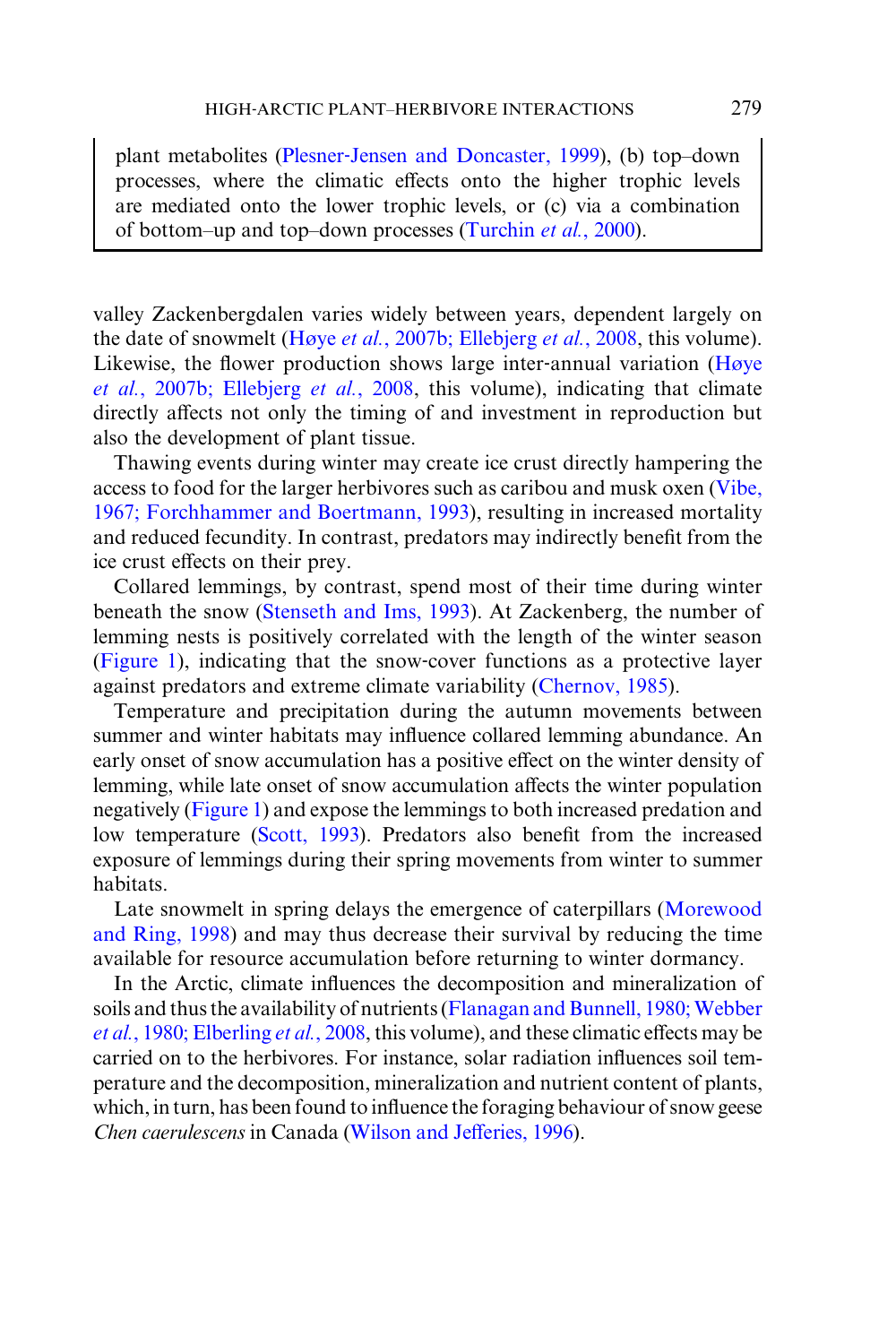<span id="page-5-0"></span>

Figure 1 (A) Year to year variation in the onset of winter (defined as first day with  $>10$  cm of snow at the Zackenberg meteorological station) during 1997–2005. (B) The relationship between the number of lemming winter nests and the onset of winter  $(R^2 = 0.46; p = 0.07)$ . (C) The length of the winter season (from onset of winter until first day with <10 cm of snow) ( $R^2 = 0.44$ ;  $p = 0.07$ ).

High UV-B radiation may force the plant to allocate resources into UV-B protective secondary plant metabolites (SPM; see [Box 2\)](#page-16-0) at the expense of the anti-herbivory targeted SPM (Gwynn-Jones, 1999; Selås, 2006). One consequence of this is increased nutritional value (better assimilation of crude protein) to herbivores.

The climatic pathway in the arctic plant–herbivore system is complex, as different types of tundra respond differently to changes in the abiotic variables. The onset of the winter snow‐cover and its duration are probably the most influential on the trophic interactions covered in this chapter both directly and indirectly.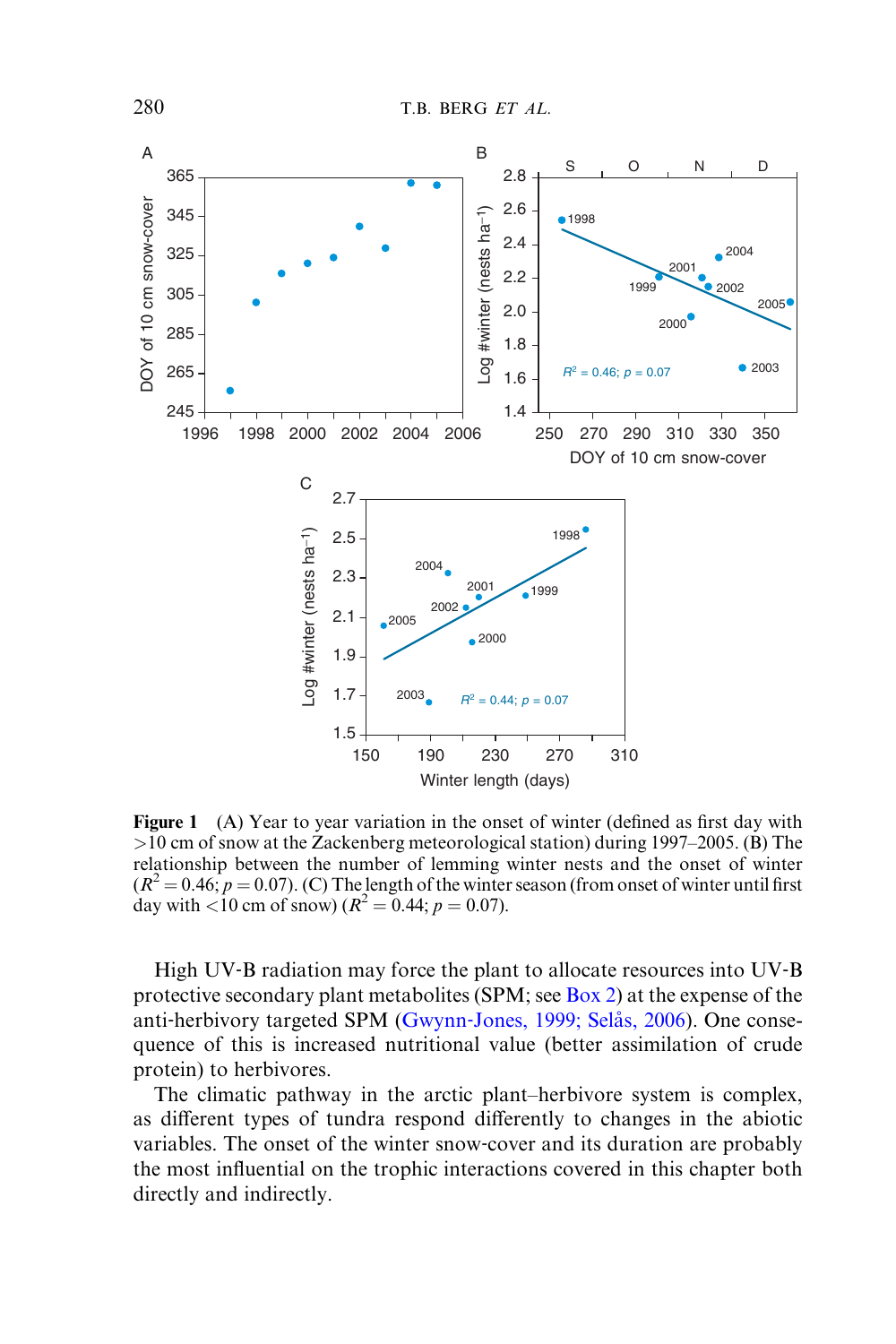# III. PLANT–HERBIVORE INTERACTIONS AT ZACKENBERG

The herbivore system in Zackenbergdalen is relatively simple. The resident vertebrate community consists of one species of rodent (collared lemming), one species of lagomorph (arctic hare Lepus arcticus), one species of ungulate (musk ox) and one species of gallinaceus bird (rock ptarmigan Lagopus mutus). During summer, two species of geese (pink-footed goose Anser brachyrhynchus and barnacle goose Branta leucopsis) breed at Zackenberg. In contrast to vertebrates, the exact species composition of the invertebrate herbivore community in Zackenbergdalen is not known, but includes species of Lepidoptera and Hemiptera (Høye and Forchhammer, 2008, this volume).

The BioBasis monitoring programme at Zackenberg has concentrated on collared lemming, musk oxen and larvae of S. zetterstedtii and Tenthredinidae sp., but studies of plant–herbivore interactions have focused mainly on the interplay between collared lemmings and musk oxen and their forage.

#### A. Willow–Musk Ox Interactions

The spatiotemporal utilisation of plant forage by large-bodied and long-lived herbivores, such as the musk ox, is influenced by a range of factors such as variations in quantity and quality of plant forage, social structure, presence of predators and weather conditions (Clutton-Brock et al., 1982; Clutton-Brock and Pemberton, 2004). The relationship between the musk ox and its food resources has been studied intensively in several populations in Green-land (Thing et al.[, 1987; Klein and Bay, 1991; Forchhammer, 1995;](#page-23-0) [Forchhammer and Boomsma, 1995](#page-23-0)). Musk oxen move over large ranges (Aastrup, 2004), and fluctuations in the number observed in Zackenbergdalen do not necessarily indicate fluctuations in population size. The actual size of the Zackenberg subpopulation is unknown, but air surveys in 1982–1989 and 2001 estimated the number of musk oxen within Wollaston Foreland and A.P. Olsen Land to be in the order of 500–800 (Boertmann and Forchhammer, 1992; Berg, 2003a). In all study years, musk ox herds at Zackenberg showed an apparent preference for grassland, which constitutes on average 35% of the area used by musk oxen but only 18% of the total available habitat in the valley ([Figure 2](#page-7-0)).

In high-arctic Greenland, the temporal and spatial summer dynamics of musk oxen and one of its main summer food sources, the arctic willow, are linked [\(Forchhammer, 2003\)](#page-21-0). The production of arctic willow in one year  $(t - 1)$  is positively associated with the abundance of musk oxen the following year  $(t)$ [\(Figure 3A\)](#page-7-0). In contrast, increased numbers of musk oxen in year  $t - 1$  reduce next year's  $(t)$  growth of arctic willow ([Figure 3B\)](#page-7-0). This high degree of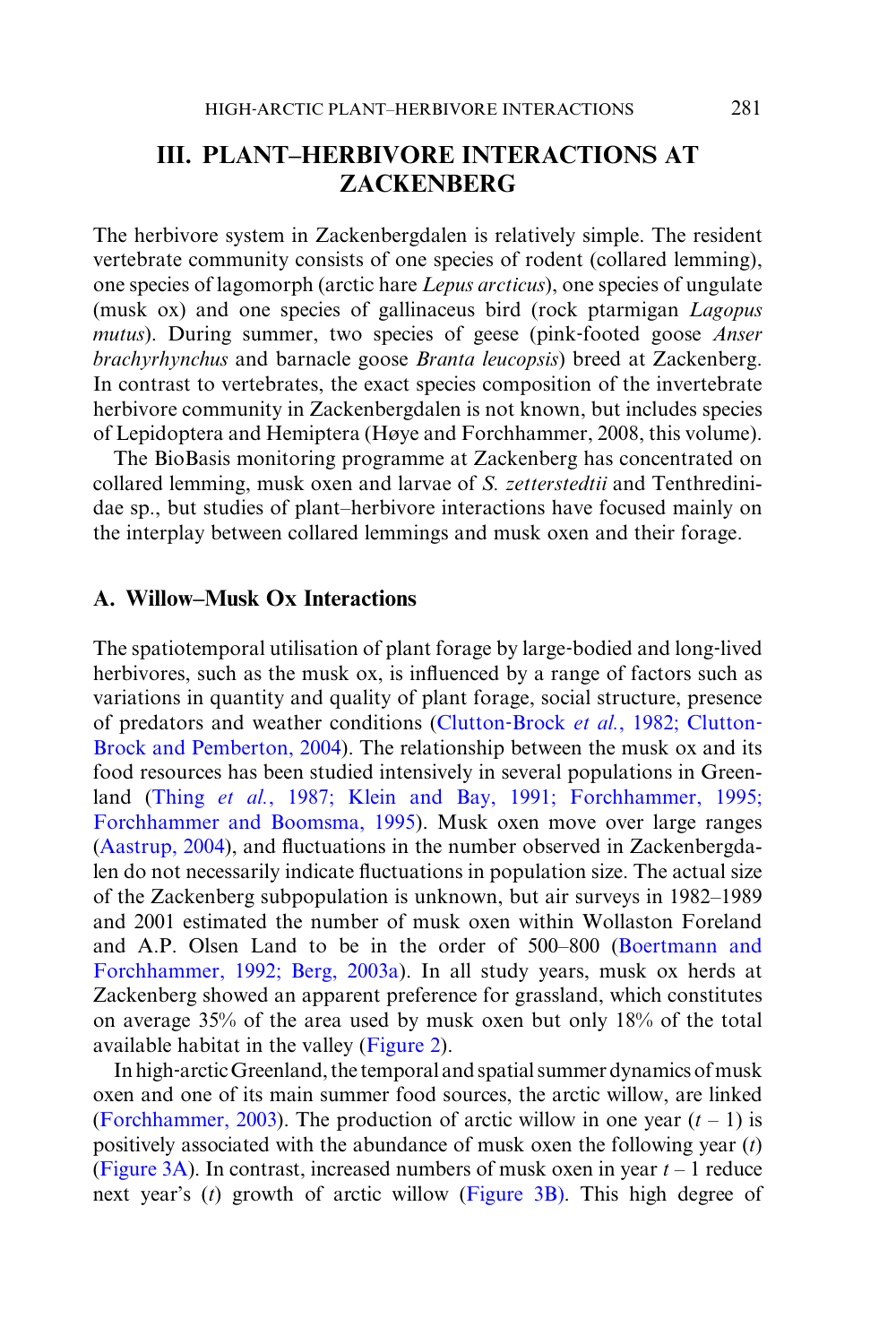<span id="page-7-0"></span>

Figure 2 Summer habitat selection by musk oxen in Zackenbergdalen, showing the availability of different vegetation types in the area together with the average percentage musk ox utilisation of each vegetation type (1996–2005). Utilisation of vegetation types is calculated as the fraction of each habitat type within 100-m buffer zones of the herds (D.K. Hendrichsen, unpublished). By using buffer zones, water becomes part of their habitat use, which explains their utilisation of water. Bars indicate the minimum and maximum percentage over the same period of time.



**Figure 3** Temporal relationship between  $(A)$  current year  $(t)$  musk ox abundance and last year  $(t-1)$  growth of S. *arctica* together with (B) current year growth (t) of Salix arctica and last year  $(t-1)$  musk ox abundance at Zackenberg (modified from [Forchhammer, 2003\)](#page-21-0).

connectedness between trophic levels suggests that any direct climate‐mediated change in the growth of arctic willow may in turn affect the herbivores, resulting in a significant indirect effect of climate on their abundance. Similarly, any direct climatic effect on the abundance of musk oxen is likely to influence the production of arctic willow ([Forchhammer, 2001\)](#page-21-0).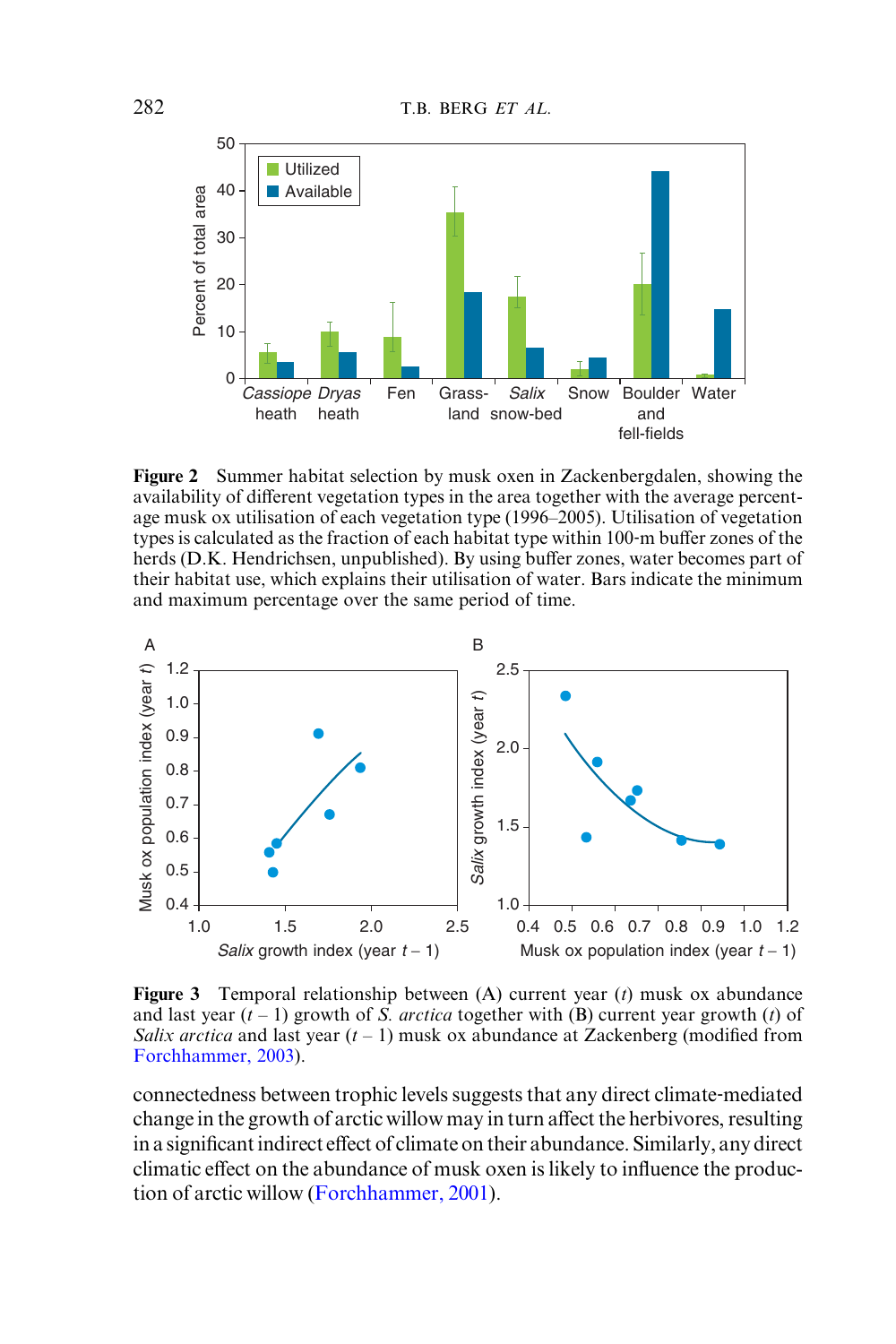Full evaluations of the plant–herbivore interactions and, hence, of the relative role of climate require analyses performed in an ecosystem or in a community context that integrates all relevant effects simultaneously [\(Forchhammer, 2001](#page-21-0)). Hence, analysis of the interaction between musk ox and arctic willow in Zackenbergdalen needs to integrate possible interactive effects of the arctic wolf Canis lupus arctos. The dynamics of such a tritrophic system may be analyzed using a three‐dimensional autoregressive model [\(Post and Forchhammer, 2001](#page-22-0)), which integrates climatic effects with all intra‐ and inter‐trophic interactions. [Schmidt \(2006\)](#page-22-0) adopted this approach for the wolf–musk ox–willow system at Zackenberg/Wollaston Forland,

$$
\begin{bmatrix} P_t \\ M_t \\ S_t \end{bmatrix} = \begin{bmatrix} a_0 \\ b_0 \\ c_0 \end{bmatrix} + \begin{bmatrix} a_1 & a_2 & 0 \\ b_1 & b_2 & b_3 \\ 0 & c_2 & c_3 \end{bmatrix} \cdot \begin{bmatrix} P_{t-1} \\ M_{t-1} \\ S_{t-1} \end{bmatrix} + \begin{bmatrix} a_4 \\ b_4 \\ c_4 \end{bmatrix} \cdot C_t \tag{1}
$$

where  $P_t$  and  $M_t$  is growth in the wolf abundance and musk ox abundance, respectively, from year  $t - 1$  to year t;  $S_t$  is the annual growth of arctic willow, whereas  $C_t$  is the percent snow-cover on June 10 year t. The regression coefficients at the three trophic levels  $(a, b \text{ and } c)$  express the effects of climate, density dependence and trophic interactions ([Schmidt, 2006\)](#page-22-0). For example, the annual change in musk ox abundance  $(M_t)$  is a result of the summed influence of changes in last year's wolf abundance  $(P_{t-1})$ , density dependence in the musk oxen  $(M_{t-1})$ , last year's growth in arctic willow  $(S_{t-1})$  and current year percent spring snow-cover  $(C_t)$ , that is,  $M_t = b_0 + b_1 P_{t-1} + b_2 M_{t-1} + b_3 S_{t-1} + b_4 C_t$ .

Dividing the data into two time periods (prior to and after the re-invasion of wolves), [Schmidt \(2006\)](#page-22-0) found that wolves, at the present population density, seemingly did not influence the willow–musk ox system. However, the period prior to wolf reinvasion was also characterised by generally low snow‐cover. In this period, musk ox dynamics were mainly governed by density dependence, whereas neither changes in musk ox abundance nor snow-cover influenced the growth of arctic willow ([Figure 4A, B\)](#page-9-0). In contrast, during the period after wolf reinvasion, the snow‐cover was generally higher and increased growth of willow had a positive influence on the musk ox population [\(Figure 4C\)](#page-9-0), whereas the arctic willow growth was negatively influence by both increased musk ox population and increased percent snow‐ cover ([Figure 4D\)](#page-9-0). These analyses indicate that changes in climate expressed by variation in snow-cover affect arctic willow directly, whereas the musk ox population at Zackenberg also is affected by climate indirectly through the climatic effects on one of its main food resource, arctic willow. In corroboration, large‐scale studies of the dynamics of musk ox populations in North and Northeast Greenland revealed a 3‐year delayed influence of the NAO, which is consistent with a climatic influence on fecundity ([Forchhammer](#page-22-0) et al.[, 2002](#page-22-0), 2008, this volume).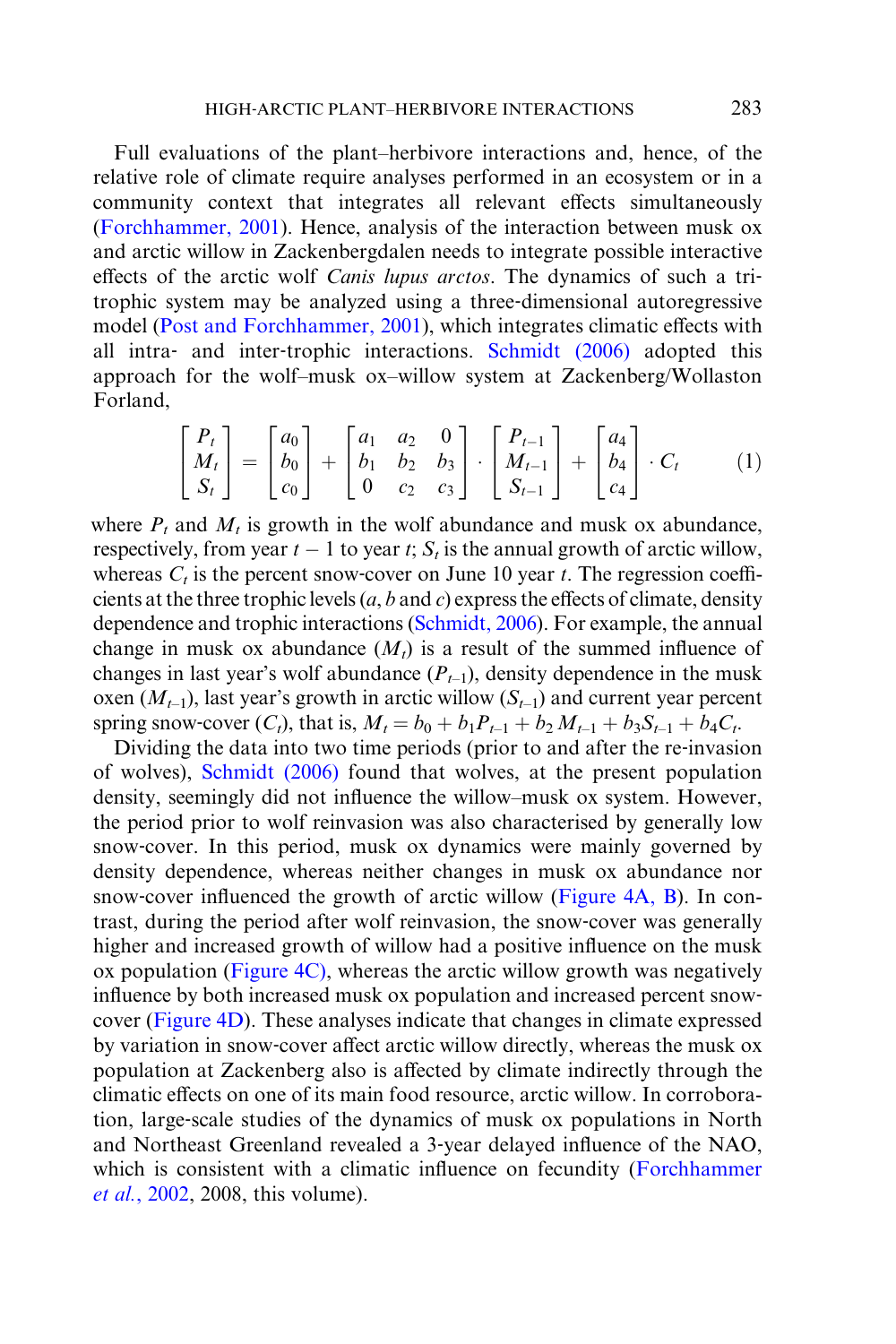<span id="page-9-0"></span>

Figure 4 Results from the three-dimensional model (Eq. 1) for musk oxen at Zackenberg. Effects (i.e., model regression coefficients) of last year's musk ox population  $(M<sub>t-1</sub>)$ , last year's growth in S. arctica  $(S<sub>t-1</sub>)$  and current year percent snow-cover  $(C<sub>t</sub>)$ on current year musk ox population  $(M_t)$  and current year growth of S. arctica  $(S_t)$ during climatic regimes characterised by low snow‐cover (A, B) and high snow‐cover (C, D), respectively. Asterisks indicate significant parameter estimates (data from [Schmidt, 2006\)](#page-22-0).

#### B. Plant–Lemming Interactions

The dynamics of the lemming cycle in Northeast Greenland are modulated chiefly by predation (Gilg et al.[, 2003;](#page-22-0) Schmidt et al., 2008, this volume), although probably also with a climatic component (Schmidt et al., 2008, this volume) acting via changes in food quantity/quality (Berg, 2003b; Callaghan et al., 2005). The collared lemming eat primarily shrubs and forbs (Batzli, 1993), and mountain avens and arctic willow are by far the most utilised food resource of collared lemmings at Zackenberg throughout the year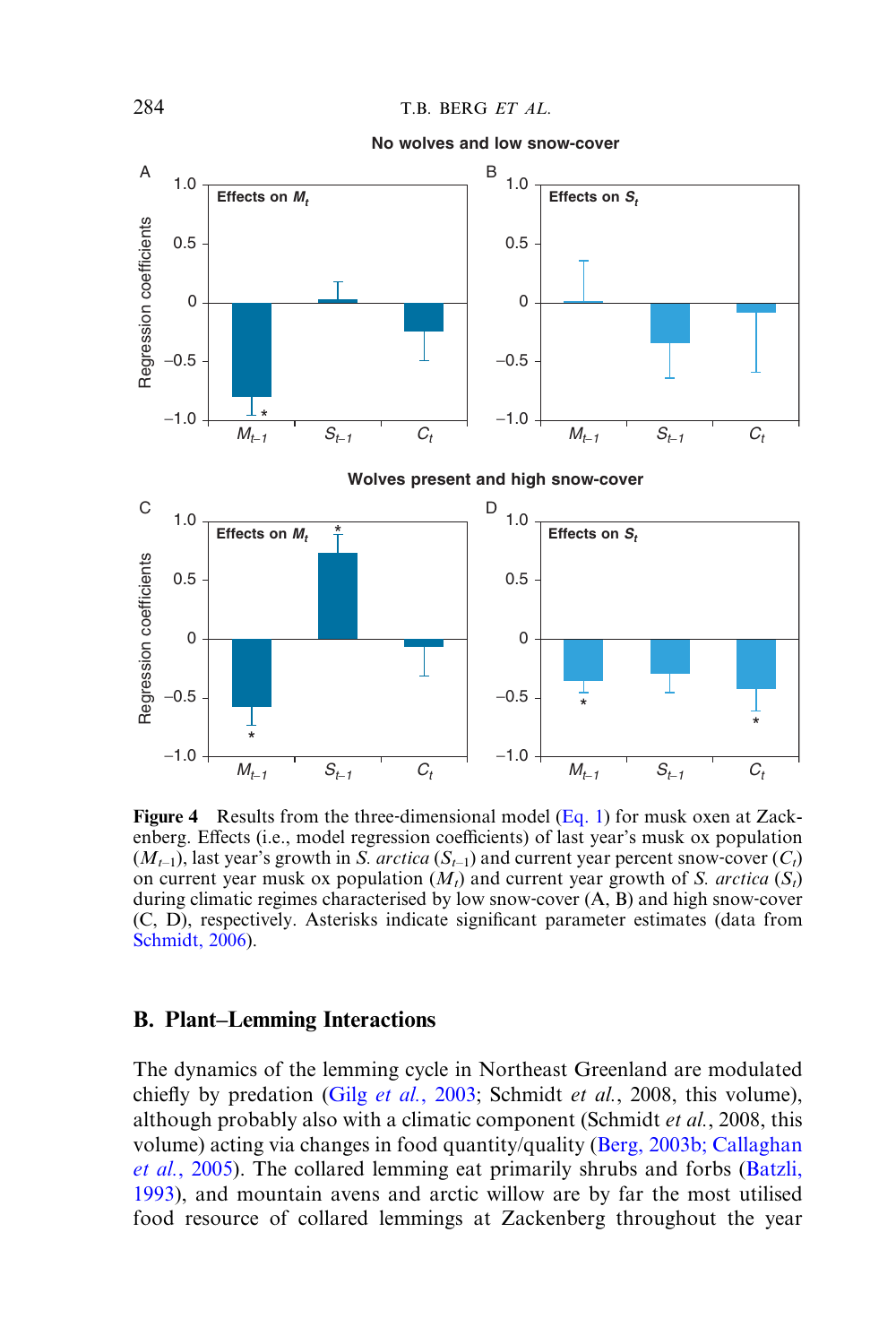

Figure 5 Collared lemming food preference at Zackenberg based on faeces analyses on droppings from nests and burrows compared with vegetation analysis around the respective nest (10 m radius) and burrow (1 m radius). (A) Food plant preferences around summer burrows. (B) Food plant preferences around winter nests. Asterisks indicate significant differences ( $p < 0.05$  and  $p < 0.01$ ) (modified from Berg, 2003b).

(Berg, 2003b). These plants are actively selected for during summer (Figure 5A). In winter, their diet reflects the availability of plants and includes a large amount of willow, which is common in their winter habitat (Figure 5B).

One central question is to what extent variation in the abundance of lemmings is influenced by variation in the abundance and quality of their forage. Quality in this perspective is defined as biomass rich in crude protein and modest in concentration of SPM targeted towards herbivory. Grasses are low in SPM ([Rhoades and Cates, 1976; Berg, 2003c\)](#page-22-0), and studies on grass–vole relations have not been able to document that the quality of grass is influencing vole abundance ([Klemola](#page-22-0) et al., 2000). Collared lemmings forage, in contrast, contains higher levels of SPM than grasses ([Rhoades and Cates, 1976\)](#page-22-0) and, therefore, may negatively affect the herbivores that depend on them.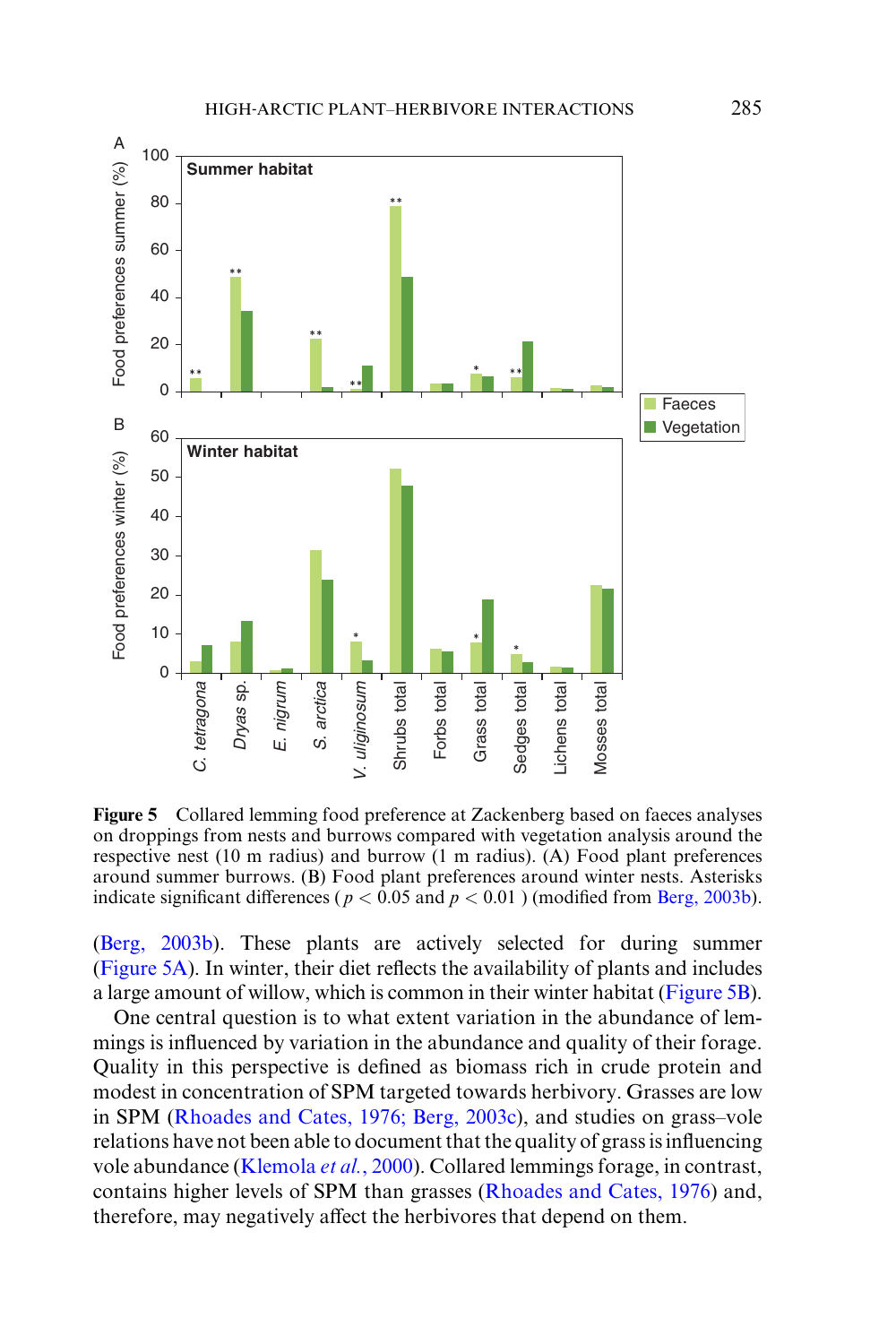As in the case of the plant–musk ox interaction, high densities of small herbivores like collared lemmings can negatively affect their preferred food plants. Within the lemming winter habitat, there is an inverse relationship between the density of lemmings and the number of mountain avens flowers the following summer (Figure 6), illustrating that winter herbivory by lemmings may reduce the number of flowers of mountain avens. No such relationship was found for arctic willow. This may reflect the fact that at Zackenberg arctic willow are more evenly dispersed in the winter habitats and so are exposed to lower intensity of grazing per unit area, compared to the more patchily dispersed mountain avens. Despite the few study years, data on plant–lemming interaction in summer suggest that there is a positive relation between the rate of flowering of arctic willow and mountain avens and the density of lemmings in summer habitat. The lack of such positive relation in the winter habitat may relate to differences in the intensity of herbivory in winter and summer habitats. The estimated total area of foraging in winter habitats is on average 18 times greater than the corresponding area in summer (Berg, 2003b). Additionally, the inter‐annual overlap in summer forage areas is  $25.2\% \pm 0.02$  SE, and within five consecutive years 86.2% of the summer forage area has been reused (T.B. Berg, unpublished analyses). The corresponding figure of inter‐annual overlap in winter forage area is expected to be an order of magnitude lower, but no exact field data exists (Berg, 2003b). The intensive foraging during summer is linked to the high predation risk forcing lemmings to forage within 1 m of their summer burrows (Berg, 2003b; Kyhn, 2004; Schmidt et al., 2008, this volume). Consequently, we hypothesise that the concentrations of herbivore‐induced SPM is likely to be higher around a



Figure 6 Numbers of Dryas flowers at Zackenberg (corrected for the previous year's number of flowers, given as residuals) versus present winter log-transformed lemming density. The outlier (marked with an asterisk) represents the only distinct population peak within the 10-year data ( $R^2 = 0.347$ ,  $F_9 = 4.25$ ,  $p = 0.07$ ).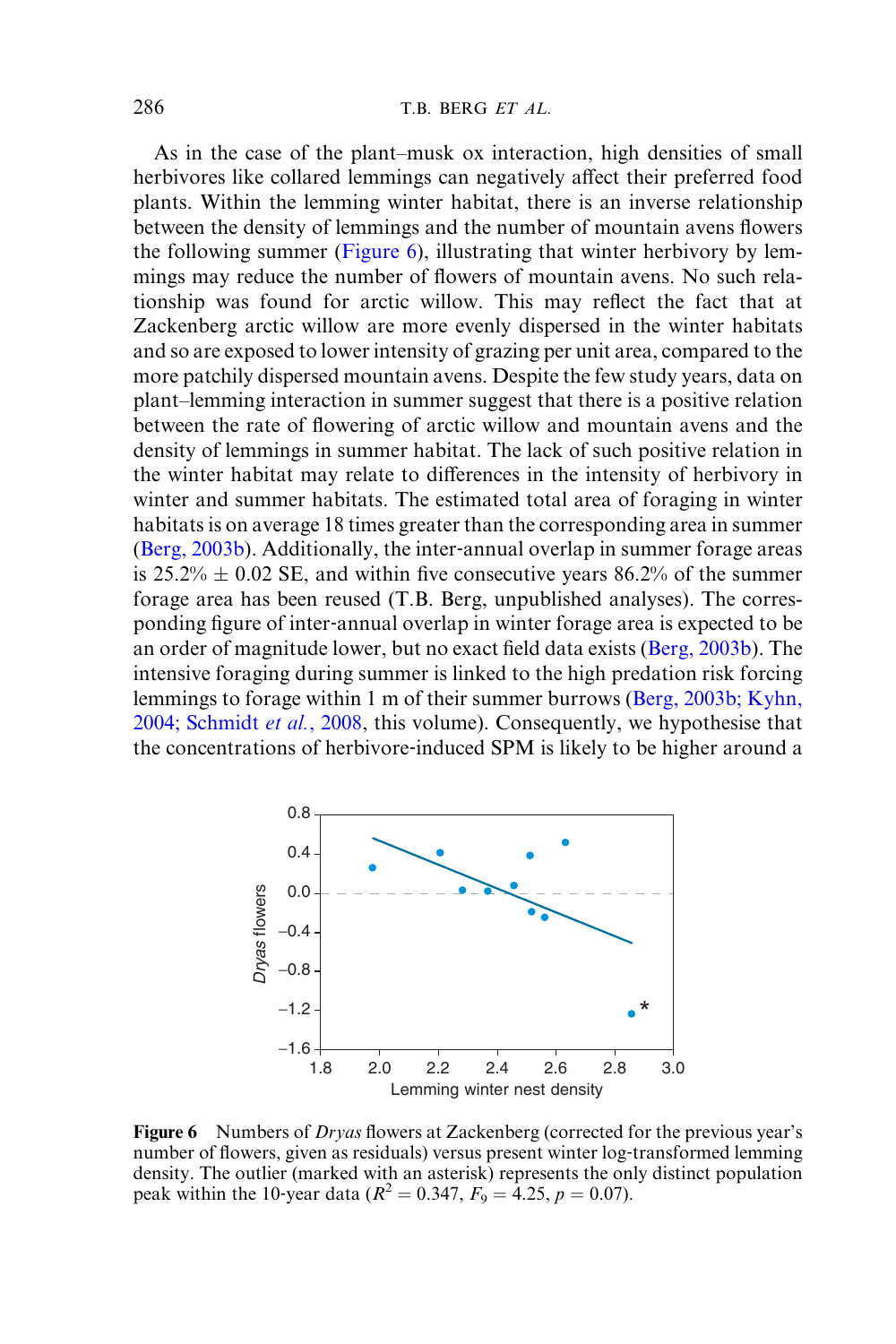given summer burrow than around a given winter nest. High concentrations of SPM decrease the digestibility of the forage and the protein uptake by the lemmings and hence, increase their need for compensatory food intake ([Seldal](#page-22-0) et al.[, 1993](#page-22-0)), which increases their vulnerability to predators.

Not all SPM are targeted towards herbivores (see [Box 2\)](#page-16-1). Some of them are aimed for protection against UV‐B. Production of this type of SPM takes up resources for production of SPM aimed for protection against herbivory. Indeed, Selås (2006) demonstrated increased fecundity of both mountain hare Lepus timidus and snowshoe hare Lepus americanus in response to increased sun screening SPM during high UV‐B 2 years earlier. In Zackenbergdalen, Albert *et al.* (2008, this volume) showed an increase in the UV-Babsorbing flavonoids following increased UV‐B exposure. Like the hare‐UV‐B correlation, we found a positive correlation between winter lemming densities at Zackenberg and the UV‐B radiation during July and August 2 years earlier (Figure 7), suggesting that a similar relation may exist between UV‐B radiation and the reproductive success of lemmings, but more knowledge on the role of SPM on the reproductive success of lemmings is needed, as well as knowledge on how long the effect of these UV-B screening SPM lasts.

[Scott \(1993\)](#page-22-0) found that low lemming abundance was associated with low temperatures and high levels of precipitation (rain) during freeze‐up in October followed by low temperatures and precipitation during November and December. This combination of weather during early winter will lead to high risk of icing events and poor snow‐cover and hence, reduced survival of lemmings (extended period of vulnerability to predation by arctic fox and avian predators). At Zackenberg, we found that a late buildup of a deep winter snow layer was coupled to a low winter population of lemmings, and



Figure 7 Lemming winter density at Zackenberg adjusted for last year's density (residuals of log‐transformed winter nest densities) as a function of the UV‐B radiation (during July–August) 2 years earlier.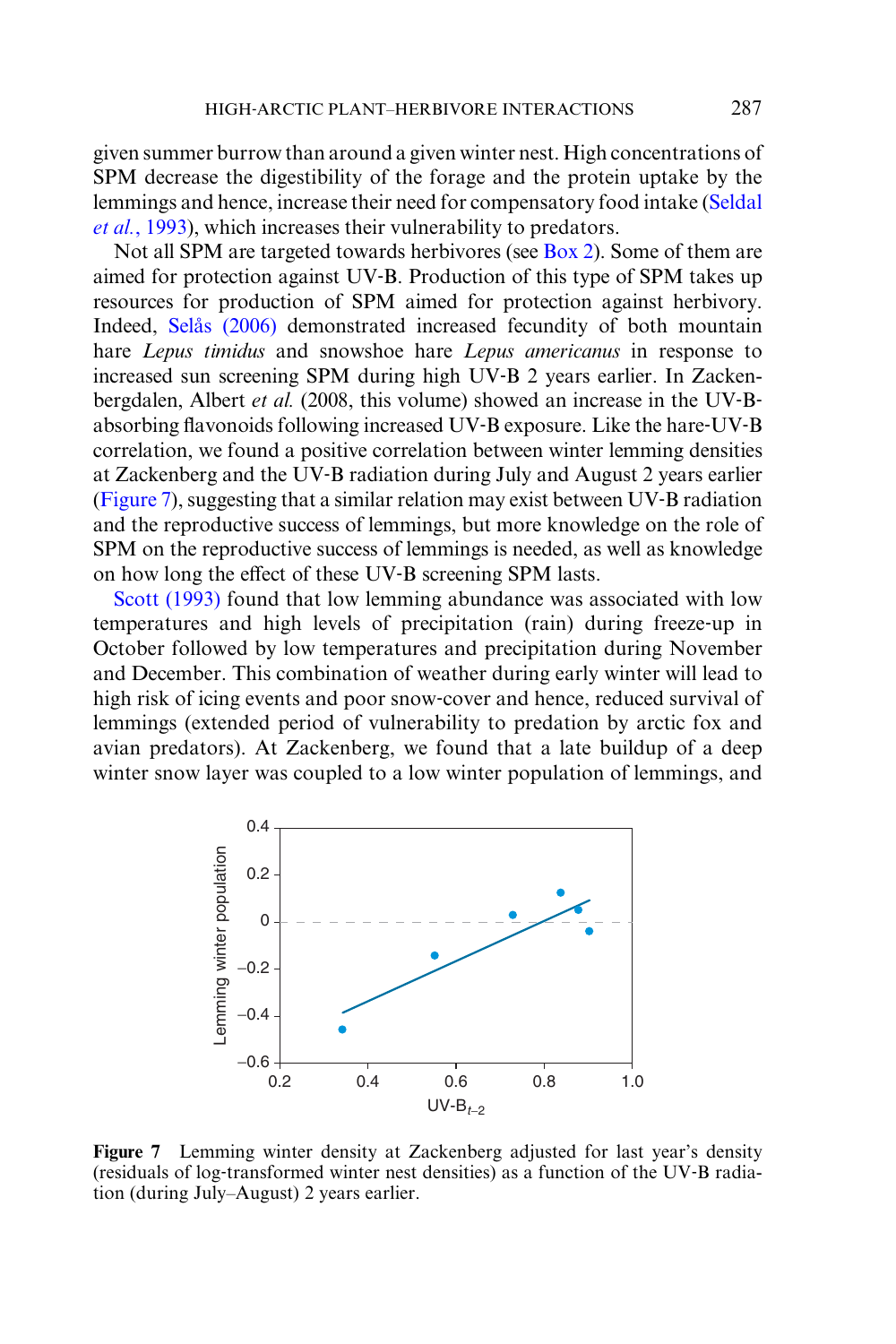that a long lasting snow‐cover (late onset of snowmelt) was positively related with lemming density [\(Figure 1](#page-5-0)). Thawing events during winter, which create icy horizons in the snow pack, prevent the access by herbivores to their forage. On areas with thin snow‐cover, severe thawing events destroy the vegetation cover. These effects may eventually lead to a crash of the herbivore population (Callaghan et al., 2005) and disrupt the cyclic dynamics of small rodent populations (Aars and Ims, 2002). The number of days during winter with temperature above  $0^{\circ}$ C decreases the survival rate of tundra voles (Aars and Ims, 2002), and data from Zackenberg suggest that a similar relationship exists for the collared lemming in Northeast Greenland (Figure 8).

In conclusion, besides the effects of predation (see Schmidt *et al.*, 2008, this volume), data from Zackenberg show that the timing and duration of the snow-cover and positive winter temperatures affect the plant–lemming interaction both directly and indirectly and that these effects act through both bottom–up and top–down pathways. Additionally, UV‐B radiation seems to affect the lemming density indirectly with a 2-year delay through food quality as has been found in a hare study by Selås (2006), but more studies are needed.

#### C. Insect Herbivory

Population dynamics of herbivorous invertebrates in the tundra biome is poorly known due to the lack of long-term data series (Callaghan et al., 2005), but cyclic outbreaks by geometrid moths are know to occur with 10-year intervals in the subarctic hemisphere (Callaghan et al., 2005).



Figure 8 Effect of the sum of positive temperatures measured per hour during winter (October–April) at Zackenberg on the number of active burrows the following summer,  $y = 3.3467x^{-0.0659}$ ,  $R^2 = 0.89$ . The numbers at each dot show the corresponding temperature range and the number of thawing hours and days. The number of active summer burrows is taken as an index of lemming summer density, which is linked to the winter survival of the lemming population.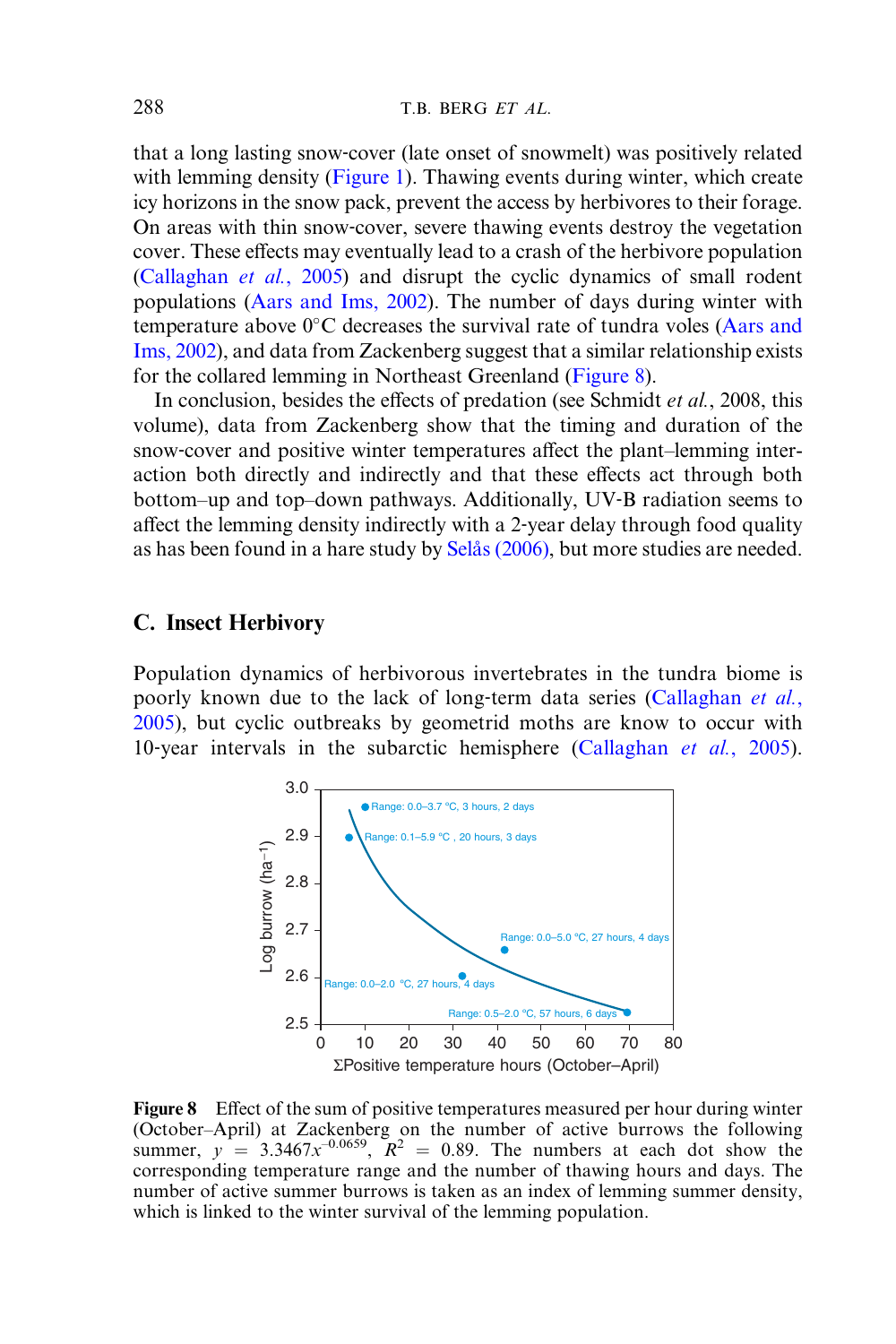No outbreaks of the lepidopteran moth S. zetterstedtii occurred during the 10-year time series from Zackenberg. Indeed, only seven larvae of S. zetterstedtii were found in all the mountain avens plots. The emergence of S. zetterstedtii larvae from winter dormancy takes place the same day their hibernacula become snow-free. Larvae become active by the time mountain avens have begun to flower and therefore can be exploited. The intensity of ovary predation by larvae of S. zetterstedtii was recorded as the highest proportion of depredated flowers among open and senescent flowers recorded at weekly checks. Flower ovary predation occurred in those plots that became snow‐free in a period of 3 weeks between late‐May and mid‐June, with an optimum around June 10. Plants that became snow‐free after July 1 showed no ovary predation.

From the maximum predation rate and total flower counts, we estimate that a total of 1761 flowers were depredated by S. zetterstedtii within the study plots through the study period. Although this is only 4.6% of the total number of flowers produced in the plots during the same period, the distribution is not uniform, and plants in some plots were strongly predated in some years. For instance, flower predation rate exceeded 60% in at least one section of an early snow-free study plot in both 1998 and 1999, meaning that the influence of S. zetterstedtii on reproductive success can be substantial on a local scale. It is known from West Greenland that in some years, ovary predation by S. zetterstedtii can reach rates of 60–70%, but not what factors may be controlling outbreaks [\(Philipp](#page-22-0) et al., 1990).

At Zackenberg, two mountain avens study plots are situated 100 m a.s.l. and 2 km further inland from the other study plots at an average altitude of 35 m a.s.l. The two inland plots had the highest average rates of herbivory, but with considerable variation across years (Figure 9). On the contrary, two late snow‐free plots situated in the lowland snow‐beds had the lowest average predation rates ( $\langle 5\%$  in all years), and no more than three flowers were depredated by S. zetterstedtii in any year and plot. Dividing observations into a set of early snowmelt seasons and a set of late snowmelt seasons, both of equal range in terms of the date of onset of flowering, the predation rate was largest early in the season (mean<sub>early</sub> = 4.67;  $SE_{\text{early}} = 0.93$ ; mean<sub>late</sub> = 0.39;  $SE<sub>late</sub> = 0.23$ . In this calculation, we excluded the two uphill plots, since data on onset of flowering is available only for 2 years in these plots.

In conclusion, flower herbivory by S. zetterstedtii varies considerably from year to year and takes place mainly in areas of early flowering. We did not find any relation between predation rates and flower abundance nor between predation rates and timing of 50% flowering (GLM,  $F_{22} = 1.51$ ,  $R^2 = 0.06$ ,  $p = 0.23$ ). The substantial spatial variability in herbivory rates seems to indicate that the risk of flower herbivory is small and is governed more by local conditions like suitable over-wintering habitats for S. zetterstedtii than by climatic effects on a bigger scale as recorded at the metrological station.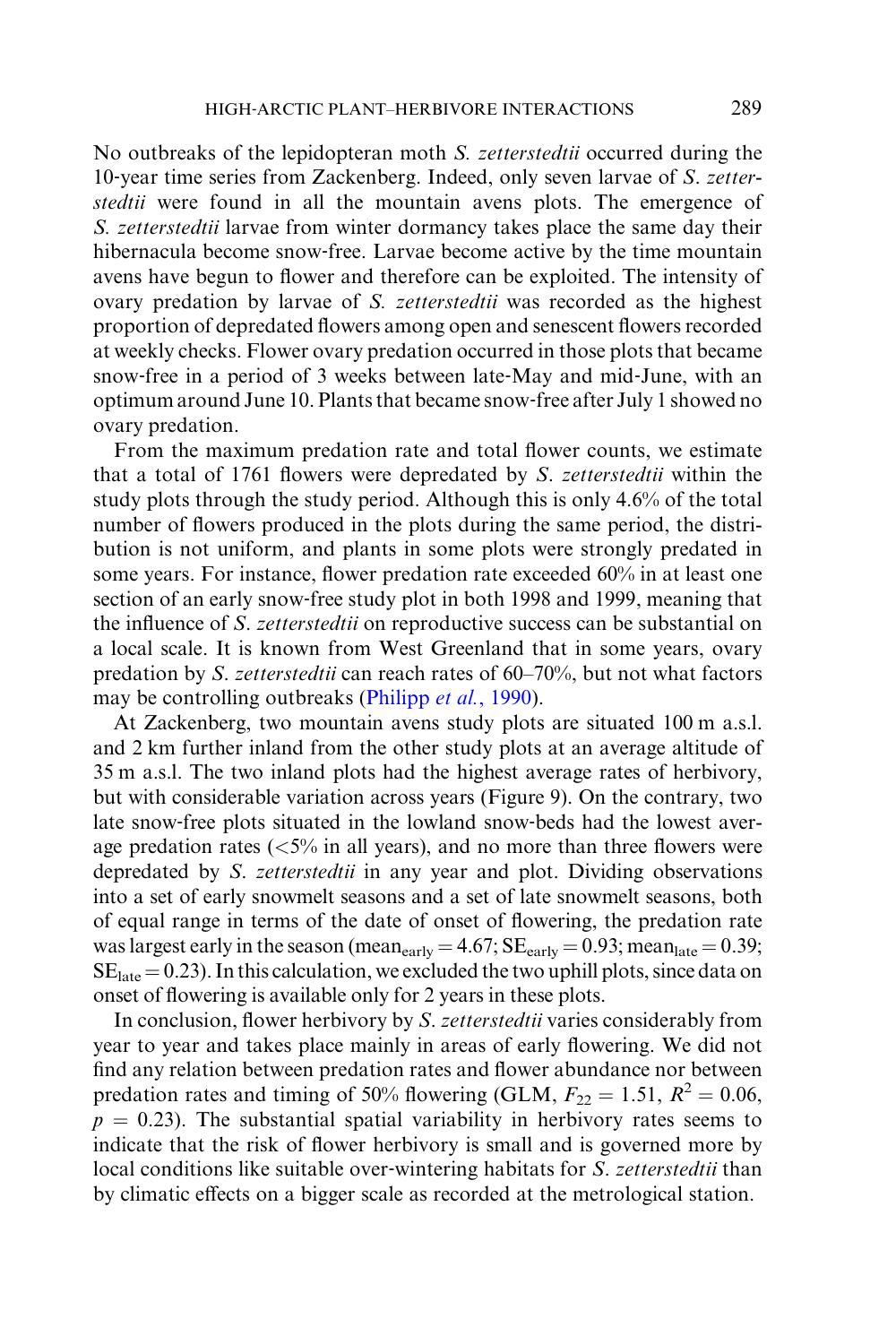

Figure 9 Year to year variation in predation rates on flowers of mountain avens and the corresponding abundance of flowers of mountain avens. (A) Average predation rates of insect flower herbivores in different plots. (B) Density of flowers (flowers  $m^{-2}$  in different plots) for mountain avens at Zackenberg. Error bars are one standard error. Data from plots that never exceeded 5% average predation are omitted (Dry 2 and Dry 6). Black lines indicate yearly mean values. The two inland plots (Dry 7 and Dry 8) had the highest average rates of herbivory, but with considerable variation across years.

# IV. THE ROLE OF SECONDARY PLANT METABOLITES

Many plants produce various compounds, often referred to as SPM, which may act as anti-herbivore substances or in other ways help protect the plant ([Box 2\)](#page-16-1).

In a study conducted at Zackenberg, concentrations of anti-herbivore SPM in arctic willow and mountain avens have been shown to affect the consumption rate (amount eaten/hour) by collared lemming, with more plant material eaten from plants with less concentration of anti‐herbivore SPM (Berg,  $2003c$ ). Such selective feeding by herbivores may likely affect the plant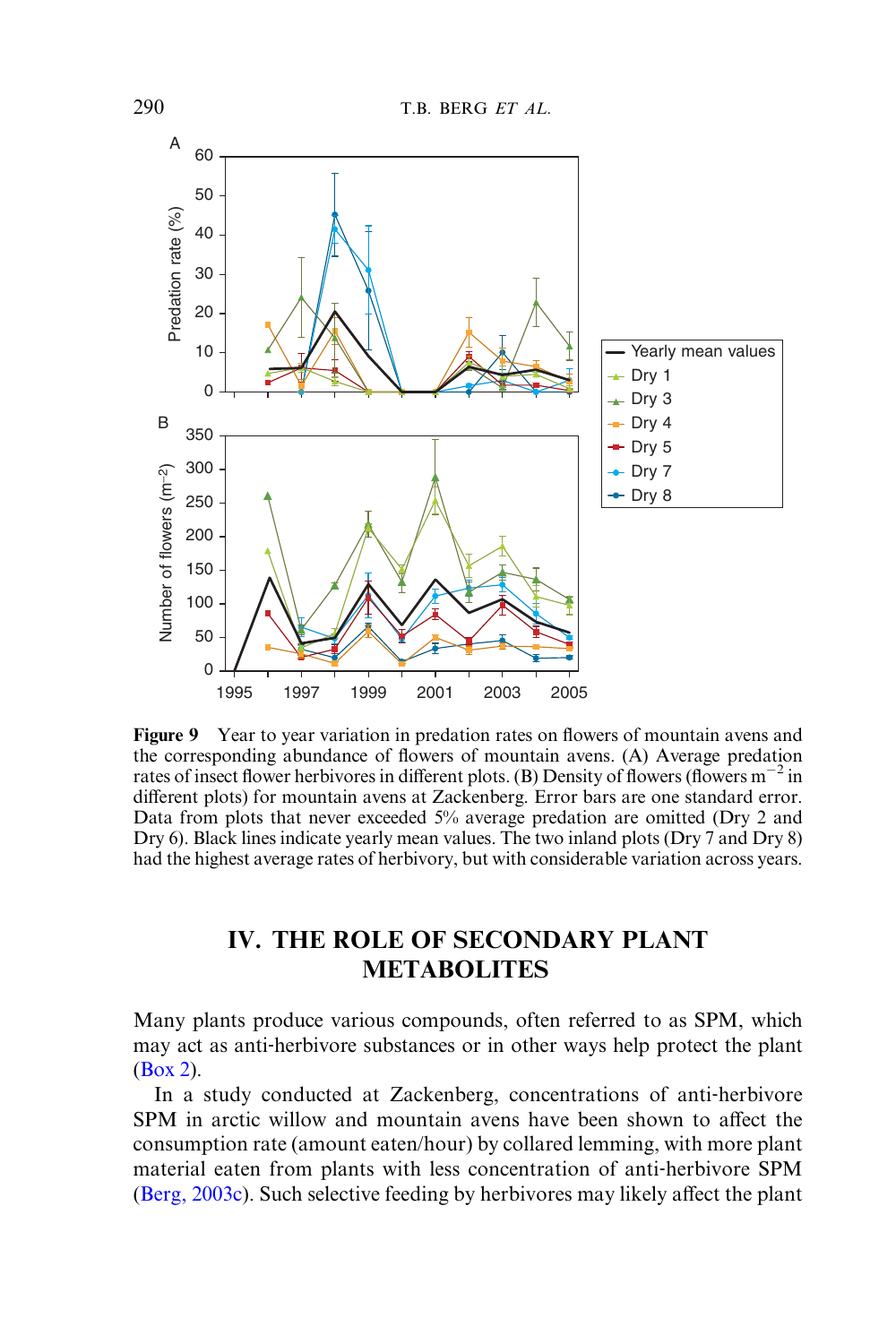### Box 2

# Secondary Plant Metabolites and Their Role in Plant–Herbivore Interaction

<span id="page-16-1"></span><span id="page-16-0"></span>Plants exposed to various stress factors like nutrient shortage, drought, UV‐B radiation, climatic extremes, herbivory and parasitism respond by changing their content of secondary plant metabolites (SPM). Some SPM reduces the degree of herbivory, as previously reported for lagomorphs (Bryant, 1987; Robbins et al., 1987; Selås, 2006), small rodents (Batzli, 1983; Seldal et al., 1993; Berg, 2003c; Laitinen et al., 2004) and large cervids [\(Robbins](#page-22-0) et al., 1987).

The SPM concentration changes during the growing season in relation to not only the amount of nutrients and energy available but also the reproductive investments of the plant (Batzli, 1983; Lindroth and Batzli, 1986; Laine and Henttonen, 1987; see [Fig. 10A](#page-17-0)). The production of SPM is energetically costly [\(Soloman and Crane, 1970; Koricheva](#page-22-0) et al., 1998), and reduction in incoming solar radiation presumably decreases the energy available for production of SPM (see [Figure 10B\)](#page-17-0). UV-B is harmful to the plant and therefore plants respond to increased UV‐B radiation by allocating amino acids into sun screening on the expenses of herbivore-protective phenolics, resulting in increased levels of leaf nitrogen content (Gwynn-Jones, 1999; Selås, 2006). Hence, the plants increase their nutritional value to herbivores. This is indicative of a climatic influence on the quality of plant tissues as food for herbivores.

Sexual differences may occur in those species having separate sexual individuals like arctic willow (Klein *et al.*[, 1998;](#page-22-0) see [Figure 10A](#page-17-0)). In species of willow, poplar and birch, non-reproducing individuals contained more SPM than reproducing ones, and hence, were less preferred as food items by voles (Danell et al., 1987). The reason is that non‐reproducing individuals are able to invest more in SPM than reproducing individuals (Danell et al., 1987). Among reproductive arctic willow, female plants tend to have higher concentration of SPM than male plants, since seed production is more costly than pollen production (Cornelissen and Stilling, 2005), which also has been observed in Zackenbergdalen (see [Figure 10A](#page-17-0)). The reason may be that female plants need more photosynthetically active tissue for seed production than males do for pollen production and hence, females need to protect their tissues more than males.

Food plants with low digestibility increase the time needed for digestion, which escalate the nutritional stress, as stomach size becomes a limiting factor. Hence, food quality may play an important role in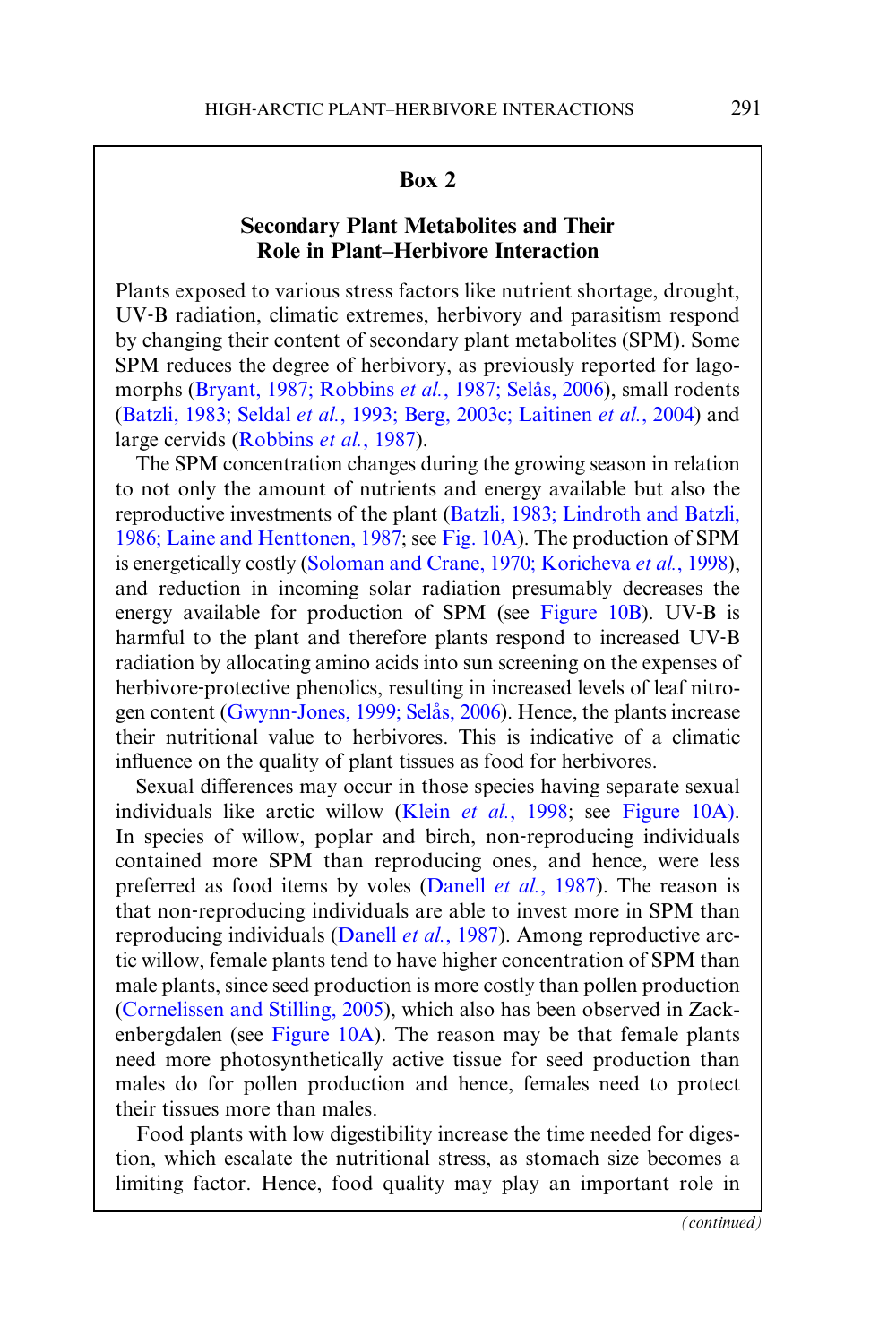#### Box 2 (continued)

<span id="page-17-0"></span>lemming ecology as well as in ruminant ecology, where the time for rumination is the limiting factor of food passage. For microtine rodents, consumption of food plants with high levels of proteinase-inhibiting SPM decreases the protein intake significantly, thereby increasing the time needed for foraging and ultimately affecting their condition. In extreme cases, lemmings have been found to die of malnutrition when fed with food plants high in proteinase-inhibiting SPM [\(Seldal](#page-22-0) et al.,  $1993$ ). In general, the quality of a food plant is a trade-off between the SPM content, energy content and the quantity of the given plant [\(Robbins](#page-22-0) et al., 1987).



Figure 10 Tannin content in Arctic willow Salix arctica. (A) Sexual differences in tannin content and changes in tannin content during the growing season (D. Klein, unpublished data). (B) Three replicate pairs of shaded and unshaded arctic willow plots (1 month of 50% reduction in incoming solar radiation during the growth season) (modified from Klein et al.[, 1998\)](#page-22-0).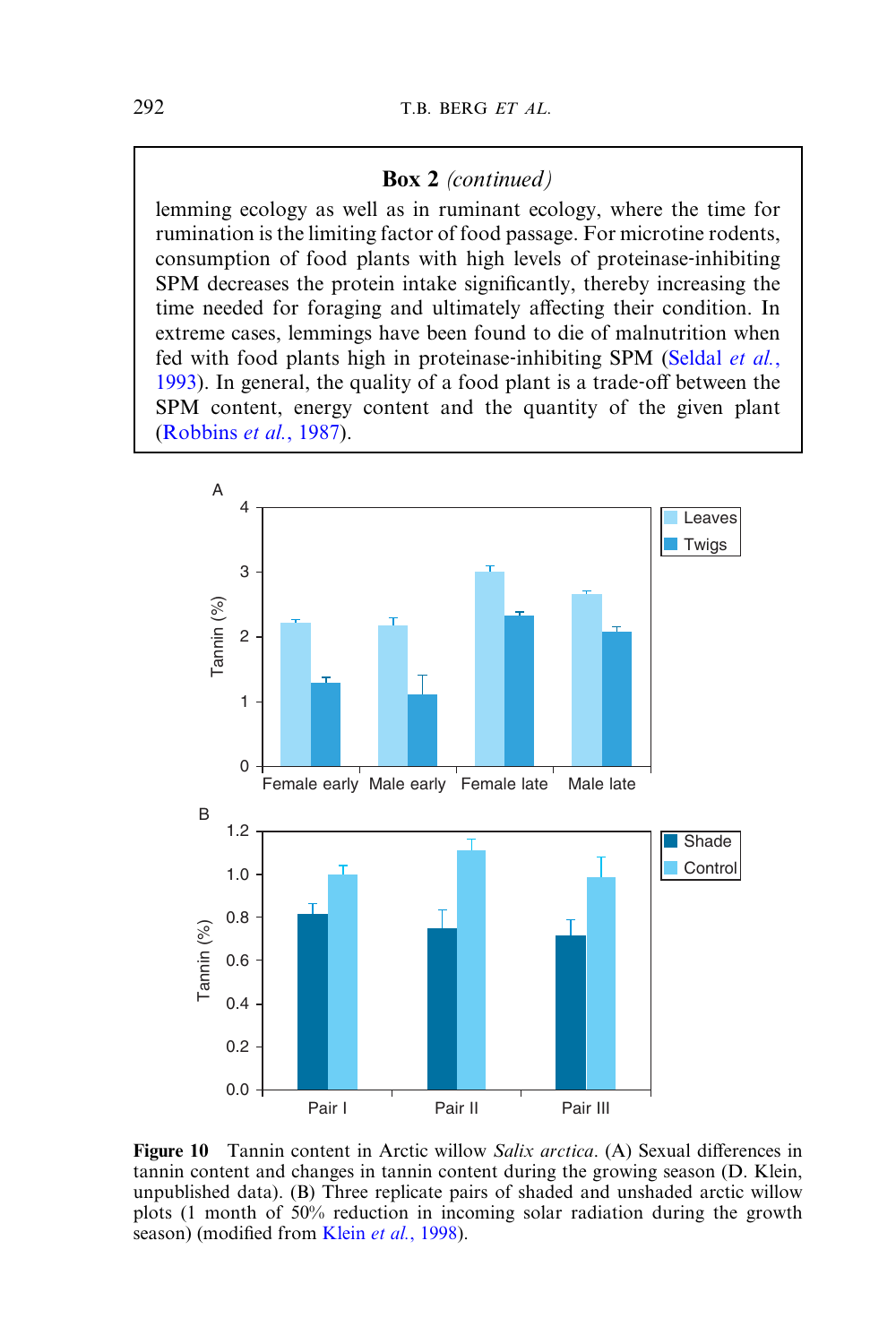composition in favouring those individuals within a species that have the highest concentration of SPM.

In arctic willow, female‐biased sex ratios are found in Zackenbergdalen (Klein et al.[, 1998\)](#page-22-0) and in arctic Canada (Crawford and Balfour, 1990). Seeds from arctic willow collected in the valley germinate and grow to flowering with a sex ratio close to unity. Nonetheless, the sex ratio of reproducing arctic willow plants in Zackenbergdalen is 60% female biased (Klein et al.[, 1998](#page-22-0)). In the valley, female arctic willow plants contain higher concentrations of tannins (an anti-herbivore SPM; [Swain, 1979\)](#page-23-0) than male arctic willow plants, especially in late summer [\(Figure 10A](#page-17-0), Berg, 2003c). Similar inter-sexual differences in SPM content have been observed elsewhere in the Arctic [\(Dawson and Bliss, 1989](#page-21-0)). Females of arctic willow may thus be better defended against tissue loss to herbivores than male plants, especially during the summer reproductive period (Klein *et al.*[, 1998](#page-22-0)). Arctic willow makes up a large fraction of the diet of musk oxen and lemmings in summer and even in the winter diet of the collared lemming (Figure 11; [Klein and Bay, 1991,](#page-22-0) [1994; Klein, 1995; Berg, 2003c\)](#page-22-0). At Zackenberg, female arctic willow was eaten at significantly lower rates (amount eaten by lemmings per hour) than males ( $Berg, 2003c$ ). This difference was positively related to the generally higher tannin concentration (mg/g) found in female leaves over the summer  $(39.28 \pm 5.01$ SE) compared to males  $(25.87 \pm 2.96)$  (Berg 2003c). Hence, inter-sexual differences in tannin levels may make female willow plants less prone to herbivory than male plants. Cantina experiments conducted at Zackenberg have documented that consumption rates of arctic willow and



Figure 11 Comparison of fragments of different genera of plants in summer (S) and winter (W) faeces of lemmings and musk oxen in Nansen Land (North Greenland) (modified from [Klein and Bay, 1994](#page-22-0)).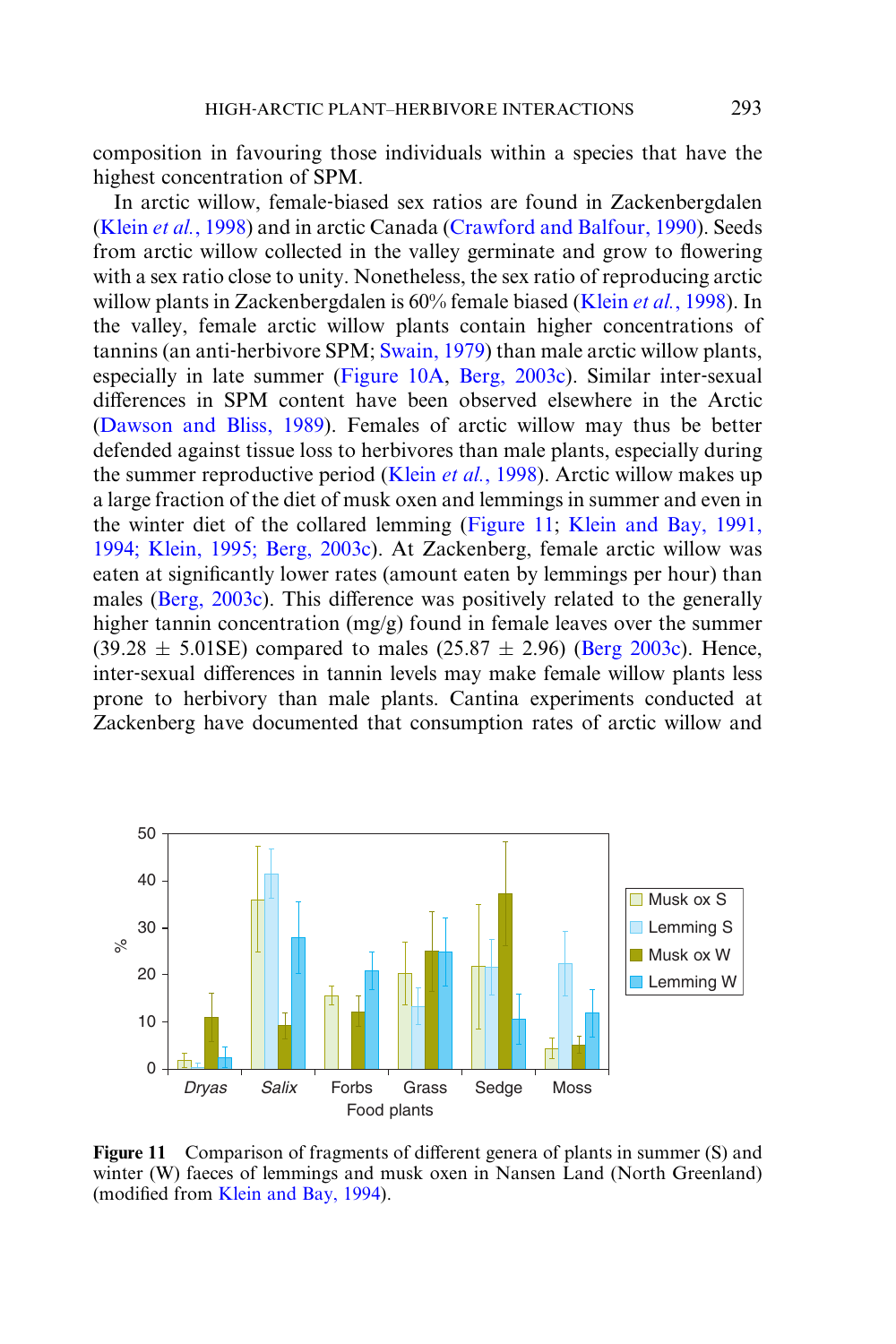mountain avens by collared lemmings are negatively related to their content of anti‐herbivore SPM (Berg, 2003c).

Several small rodent species have been shown to prefer plants with low SPM concentration over plants with high SPM concentrations ([Dearing,](#page-21-0) [1997; Berg, 2003c; Laitinen](#page-21-0) et al., 2004). Selective feeding on arctic willow genders, that is, sex‐biased herbivory, may thus be an important factor in shaping the biased sex ratios observed in arctic willow ([Elmquist](#page-21-0) et al., 1988; Boecklen et al., 1990; Hjältén, 1992; Ueno and Seiwa, 2003). The dietary intake of herbivores is, however, balanced between several elements, and in Zackenbergdalen, the preference of collared lemmings for arctic willow and mountain avens seems to reflect a trade-off between the crude protein content and the content of SPM (Berg, 2003b).

# V. CONCLUSIONS AND FUTURE PERSPECTIVES

Beside the impact of predation, climate in terms of timing and duration of the snow-cover is one of the most important variables affecting the plant– herbivore system. Positive winter temperatures that create thawing events with ice horizons in the snow and icing on bare ground can have catastrophic effects on both vegetation and herbivores. Additionally, UV-B radiation seems to be yet another candidate that indirectly affects the herbivore population that depends on plants that produce UV‐B‐protective SPM, but more studies are needed. At least within the plant–musk ox and the plant–lemming systems, interactions can follow both bottom–up and top–down pathways. Herbivores respond to changes in primary production and plants respond to changes in the intensity of herbivory, with both pathways being affected by climate. Data on plant–insect interaction were able to illustrate only a top–down effect on a small local scale.

The expected future climatic changes in Northeast Greenland are outlined in detail by Stendel et al. (2008, this volume). As discussed by Ellebjerg et al. (2008, this volume), increased length of the growing season and more precipitation during summer will lead to increased plant biomass. Not all habitat types will be equally affected by the predicted climate change scenario, and climate may affect herbivore-specific winter and summer habitats differently. Wet tundra will be less affected by increased precipitation compared to dry tundra, which most likely will experience a relatively greater increase in biomass compared to the wet tundra (Heal et al.[, 1998\)](#page-22-0). Dry tundra is intensively used by lemmings during summer and may to great extent be regarded as a bottleneck in terms of survival and population growth. Hence, increased standing plant biomass will have a positive effect on lemmings, not only as an increased amount of forage but also as an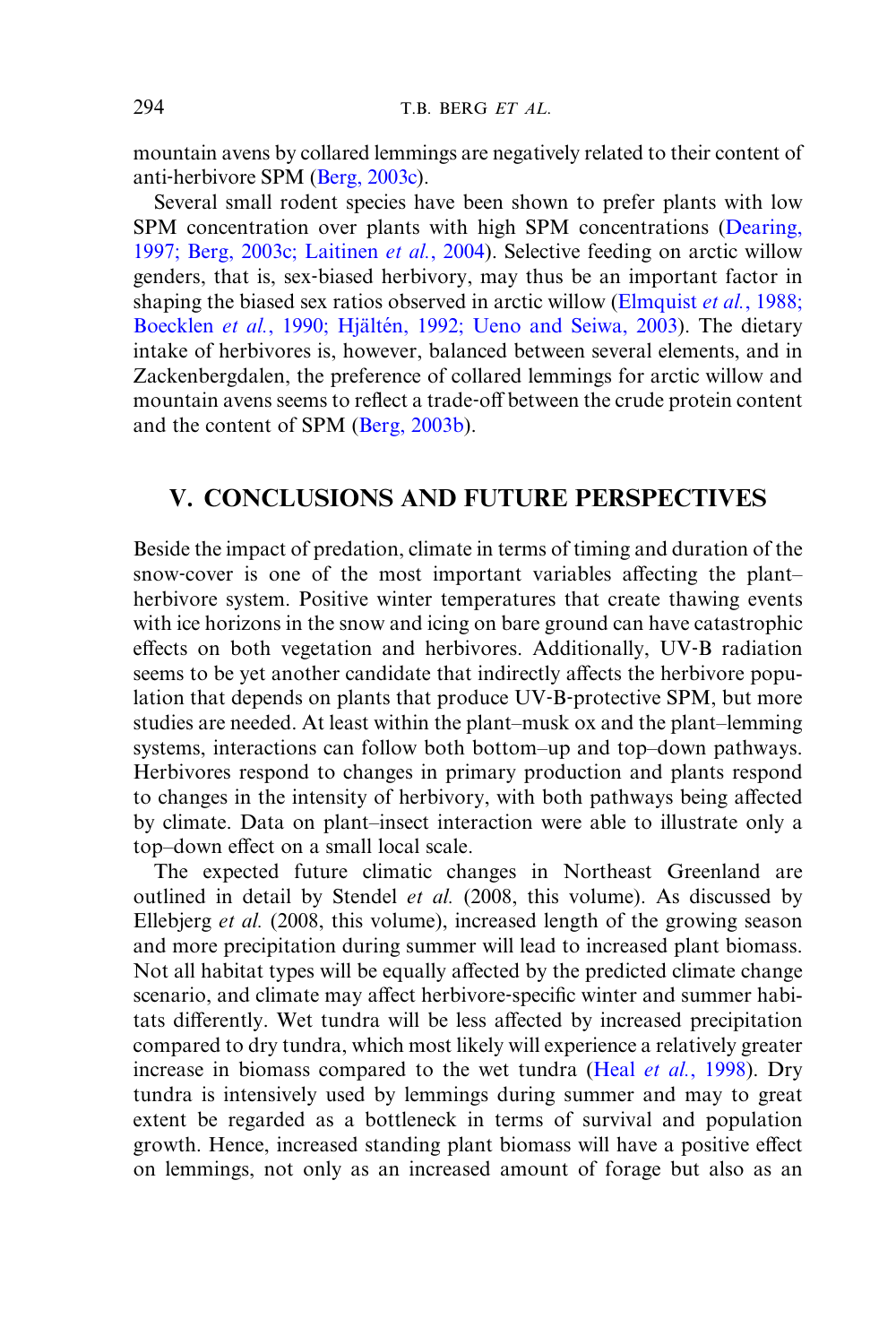increased shelter against avian predators. Increased snow‐cover will in general benefit the lemmings, if the snow‐covered period stays unchanged. Contrarily, the positive effect of increased snow-cover will be hampered if the buildup of the snow pack is delayed. Musk oxen, in contrast, will benefit from a delayed buildup of the snow‐cover, through the prolonged season with relative easy access to forage, if no icing occurs during the freeze-up period. Severe thaw events during winter will destroy the plant cover by ice crust formation on exposed vegetation or prevent the herbivores, like musk oxen and arctic hares, from reaching the vegetation through ice layers in the snow.

Another strong abiotic parameter affecting living species is UV–B radiation. UV‐B radiation induces the plants to allocate more resources into UV protection, which does not at the same time protect against herbivores. Hence, higher UV-B radiation will be an advantage for all herbivores as will increased cloud cover, which in general reduces SPM production in plants ([Figure 10B\)](#page-17-0).

The well-known lemming cycle will most likely be affected during the expected climate change scenarios (Callaghan et al., 2005; Schmidt et al., 2008, this volume). During the present 10‐year data period from Zackenberg, the lemming population has only experienced one well‐defined peak (1998). Since this peak, the lemming population peaks have not reached equally high densities. The same holds for the population on Traill  $\emptyset$ , 220 km south of Zackenberg (see [Figure 1](#page-5-0) in Schmidt et al., 2008, this volume). These two lemming scenarios coincide with the fact that since 1997 the buildup of the snow-cover in Zackenbergdalen and likely also on Traill  $\emptyset$  has been delayed by about 80 days, and seemingly the cyclic fluctuation in lemming numbers has been disturbed. A breakdown of the lemming cycles will probably lead to chaotic fluctuation pattern known from rodent populations under more southerly climates.

### ACKNOWLEDGMENTS

The monitoring data used in this chapter were provided by the BioBasis programme, run by the National Environmental Research Institute, University of Aarhus, and financed by the Danish Environmental Protection Agency, Danish Ministry of the Environment. We extend our sincere thanks to Christian Bay, Fiona Danks, Louise Grøndahl, Line A. Kyhn, Per Mølgaard, Eric Post, Charlotte Sigsgaard and Mikkel P. Tamstorf for various inputs in the field and during the writing of this synthesis. We also thank Nick Tyler for valuable comments on an earlier draft.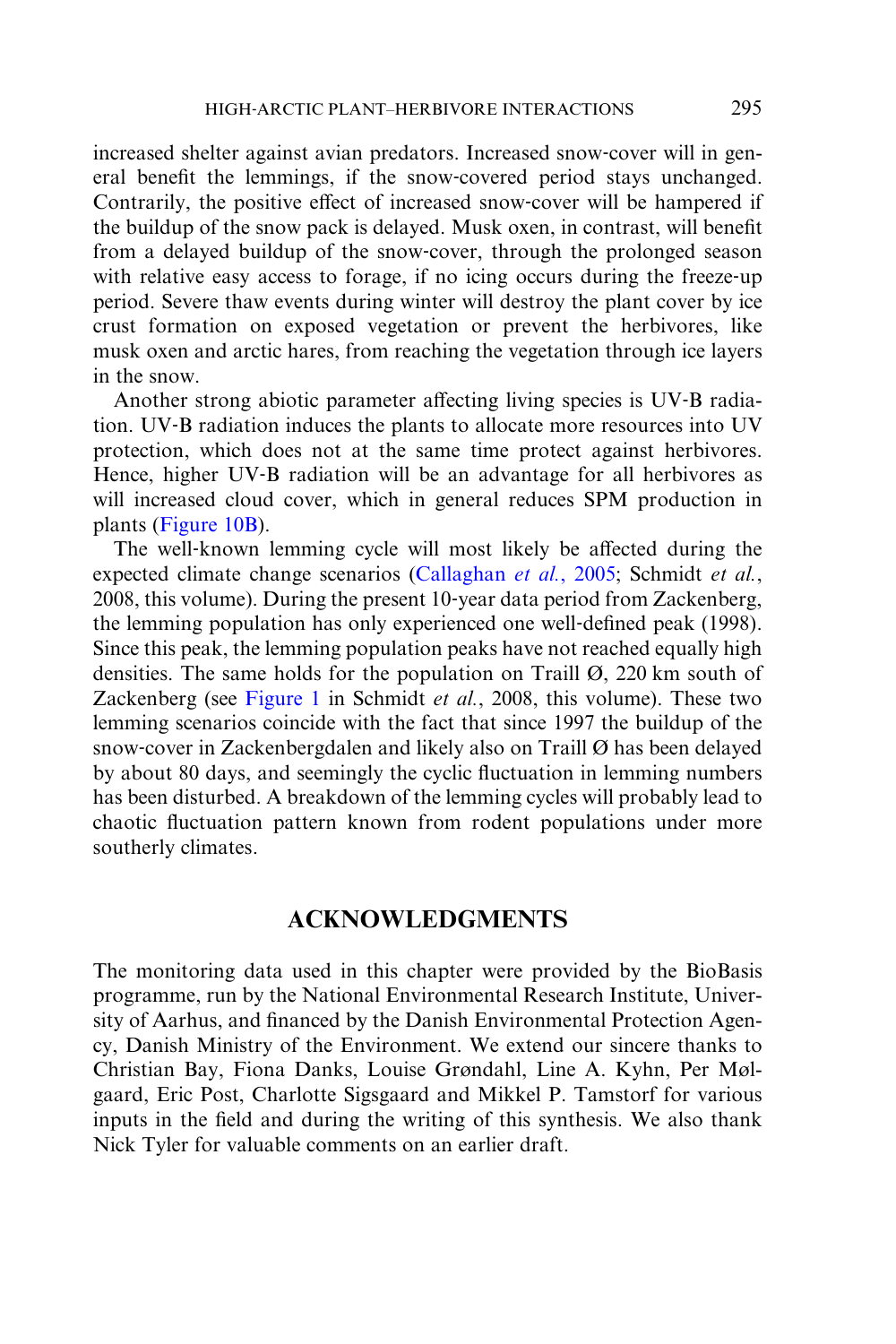## REFERENCES

<span id="page-21-0"></span>Aars, J. and Ims, R.A. (2002) Ecology 83, 3449–3456.

- Aastrup, P. (2004) Polar Biol. 27, 50–55.
- Babb, T.A. and Whitfield, D.W.A. (1977) In: Truelove Lowland, Devon Island, Canada: A High Arctic Ecosystem (Ed. by L.C. Bliss), pp. 589–606. University of Alberta Press, Edmonton.
- Batzli, G.O. (1983) Oikos 40, 396–406.
- Batzli, G.O. (1993) In: The Biology of Lemmings (Ed. by N.C. Stenseth and R.A. Ims), pp. 281–309. Academic Press, London.
- Berg, T.B. (2003a) In: Zackenberg Ecological Research Operation,. 8th Annual Report  $2002$  (Ed. by M. Rasch and K. Caning). pp. 50–56. Danish Polar Center, Ministry of Science, Technology and Innovation, Copenhagen.
- Berg, T.B. (2003b) The collared lemming (Dicrostonyx groenlandicus) in Greenland: population dynamics and habitat selection in relation to food quality. Ph.D. Thesis, National Environmental Research Institute, Denmark.
- Berg, T.B. (2003c) Oecologia 135, 242–249.

Boecklen, W.J., Price, P.W. and Mopper, S. (1990) Ecology 71, 581–588.

- Boertmann, D. and Forchhammer, M. (1992) Greenland Environmental Research Institute Report Series, no. 4, 1–36.
- Bryant, J.P. (1987) Ecology 68, 1319–1327.
- Callaghan, T.V., Björn, L.O., Chapin, F.S., III, Chernov, Y., Christensen, T.R., Huntley, B., Ims, R., Johansson, M., Riedlinger, D.J., Jonasson, S., Matveyeva, N., Oechel, W., et al. (2005) In: Arctic Climate Impact assessment,  $ACIA$ ,  $2005$ , (Ed. by C. Symon, L. Arris and B. Heal), pp. 243–352. Cambridge University Press, Cambridge.

Chernov, Y.I. (1985) The Living Tundra. Cambridge University Press, Cambridge.

- Clutton‐Brock, T.H. and Pemberton, J.M. (Eds.) (2004) Soay Sheep. Dynamics and Selection in an Island Population. Cambridge University Press, Cambridge.
- Clutton‐Brock, T.H., Guinness, F.E. and Albon, S.D. (1982) Red Deer. Behavior and Ecology of Two Sexes. The University of Chicago Press, Chicago.
- Cornelissen, T. and Stilling, P. (2005) Oikos 111, 488–500.
- Crawford, R.M.M. and Balfour, J. (1990) Flora 184, 291–302.
- Danell, K., Elmqvist, T., Ericson, L. and Salomonson, A. (1987) Oikos 50, 396–402.
- Danell, K., Bertwaux, D. and Bråthen, K.A. (2002) Arctic 55, 389–392.
- Dawson, T.E. and Bliss, L.C. (1989) Oecologia 79, 332–343.
- Dearing, M.D. (1997) Ecology 78, 774–781.
- Elmquist, T., Ericson, L., Danell, K. and Salomonson, A. (1988) Oikos 51, 259–266.
- Flanagan, P.W. and Bunnell, F.L. (1980) In: An Arctic Ecosystem: the Coastal Tundra at Barrow, Alaska (Ed. by J. Brown, P.C. Miller, L.L. Tieszen and F.L. Bunnell), US/IBP synthesis series: 12. pp. 291–334. Dowden, Hutchinson & Ross Inc., Stroudsburg, PA.
- Forchhammer, M.C. (1995) Can. J. Zool. 73, 1344–1361.
- Forchhammer, M.C. (2001) In: Climate Change Research—Danish Contributions (Ed. by A.M.K. Jørgensen, J. Fenger and K. Halsnæs), pp. 219–236. Gad, Copenhagen.
- Forchhammer, M.C. (2003) In: Zackenberg Ecological Research Operation, 7th Annual Report 2001 (Ed. by M. Rasch and K. Caning), pp. 60–61. Danish Polar Center,

Ministry of Science, Technology and Innovation, Copenhagen.

Forchhammer, M.C. and Boertmann, D. (1993) Ecography 16, 299–308.

Forchhammer, M.C. and Boomsma, J. (1995) Oecologia 104, 169–180.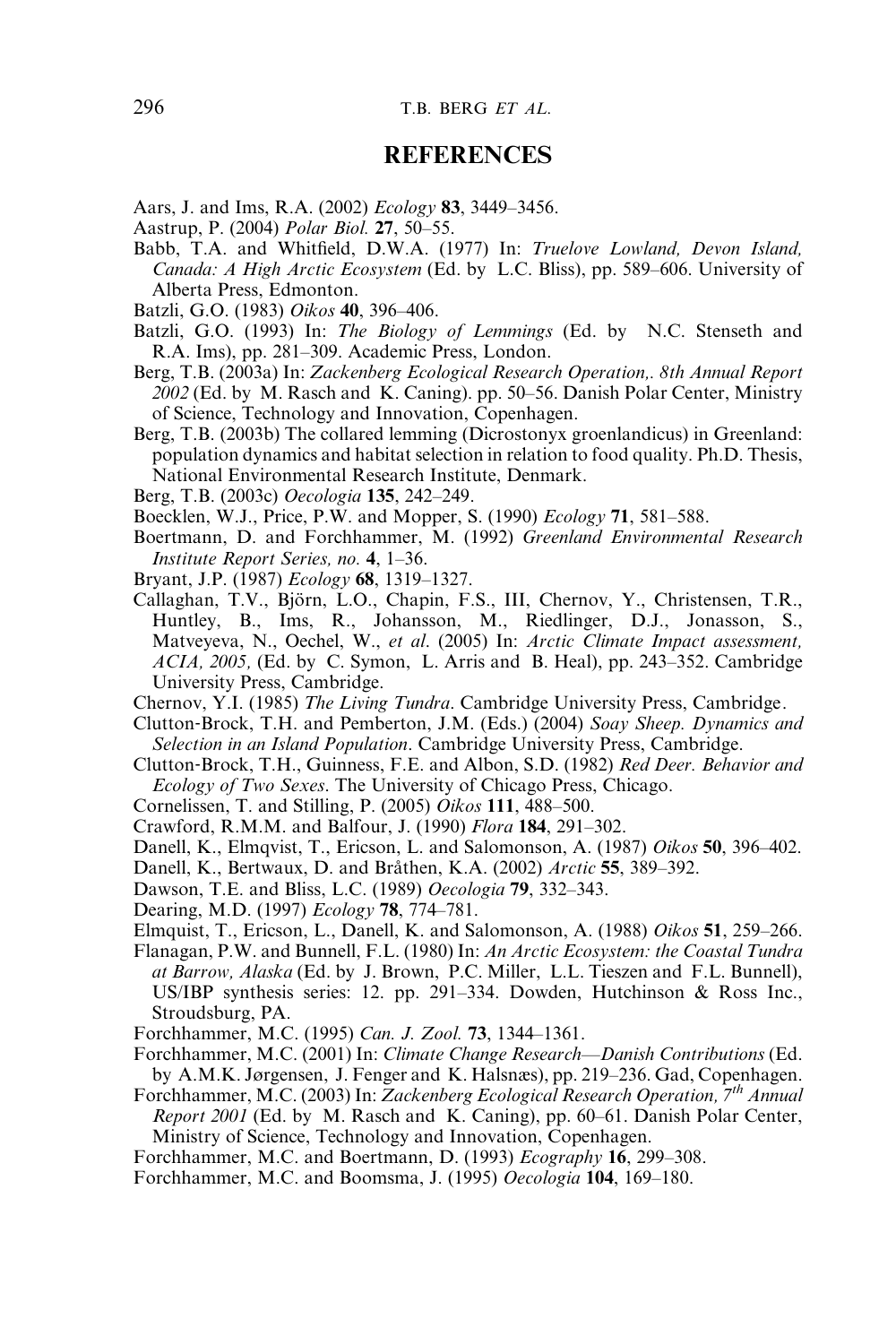- <span id="page-22-0"></span>Forchhammer, M.C. and Post, E. (2004) Popul. Ecol. 46, 1–12.
- Forchhammer, M.C., Post, E., Stenseth, N.C. and Boertmann, D. (2002) Popul. Ecol. 44, 113–120.
- Forchhammer, M.C., Post, E., Berg, T.B., Høye, T.T. and Schmidt, N.M. (2005) Ecology 86, 2644–2651.
- Gilg, O., Hanski, I. and Sittler, B. (2003) Science 302, 866–868.
- Gwynn‐Jones, D. (1999) Ecol. Bull. 47, 77–83.
- Heal, O.W., Callaghan, T.V., Cornelissen, H.C., Körner, C. and Lee, S.E. (Eds.) (1998) Global Change in Europe's Cold Regions. European Commission, Ecosystems Research Report 27, 137.
- Hjältén, J. (1992) Oecologia 89, 253–256.
- Høye, T.T., Post, E., Meltofte, H., Schmidt, N.M. and Forchhammer, M.C. (2007a) Curr. Biol. 17, R449–R451.
- Høye, T.T., Ellebjerg, S.M. and Philipp,M. (2007b) Arct. Antarct. Alp. Res. 39, 412–421.
- Klein, D.R. (1995) Ecoscience 2, 100–102.
- Klein, D.R. and Bay, C. (1991) *Holarctic Ecol*. **14**, 152–155.
- Klein, D.R. and Bay, C. (1994) Oecologia 97, 439–450.
- Klein, D.R., Bay, C. and Danks, F. (1998) In: Zackenberg Ecological Research Operation, 3rd Annual Report 1997 (Ed. by H. Meltofte and M. Rasch), pp. 60–61. Danish Polar Center, Ministry of Research and Technology, Copenhagen.
- Klemola, T., Norrdahl, K. and Korpimäki, E. (2000) Oikos  $90, 509-516$ .
- Koricheva, J., Larsson, S., Haukioja, E. and Keinänen, M. (1998) Oikos 83, 212–226.
- Kyhn, L.A. A study of the behaviour of wild collared lemmings (Dicrostonyx groenlandicus *Traill, 1823*). MSc. Term Paper Project, *University of Copenhagen.* 27 pp.
- Laine, K.M. and Henttonen, H. (1987) Oikos 50, 389–395.
- Laitinen, M‐L., Julkunen‐Tiitto, R., Yamaji, K., Heinonen, J. and Rousi, M. (2004) Oikos 104, 316–326.
- Lima, S.L. and Dill, L.M. (1990) Can. J. Zool. 68, 619–640.
- Lindroth, R.L. and Batzli, G.O. (1986) J. Anim. Ecol. 55, 431–449.
- Meltofte, H. and Berg, T.B. (2006) BioBasis: Conceptual design and sampling procedures of the biological programme of Zackenberg Basic, 9th ed. National Environmental Research Institute, Department of Arctic Environment, 77 pp.
- Morewood, W.D. and Ring, R.A. (1998) Can. J. Zool. 76, 1371–1381.
- Olofsson, J., Moen, J. and Oksanan, L. (2002) Oikos 96, 265–272.
- Olofsson, J., Hulme, P.E., Oksanen, L. and Suiminen, O. (2004) *Oikos* 106, 324–334.
- Philipp, M., Böcher, J., Mattsson, O. and Woodell, S.R.J. (1990) Meddr. Grønland Biosci. 34, 1–60.
- Plesner-Jensen, S. and Doncaster, C.P. (1999) J. Theor. Biol. 199, 63–85.
- Post, E. and Forchhammer, M.C. (2001) BMC Ecology 1, 5.
- Rhoades, D.F. and Cates, R.G. (1976) Recent Adv. Phytochem. 10, 168–213.
- Robbins, C.T., Hanley, T.A., Hagerman, A.E., Hjelfjord, O., Baker, D.L., Schwartz, C.C. and Mautz, W.W. (1987) *Ecology* 68, 98–107.
- Schmidt, N.M. (2006) Climate, agriculture and density-dependent dynamics within and across trophic levels in contrasting ecosystems. PhD thesis, Department of Ecology, Royal Veterinary & Agricultural University, Denmark.
- Scott, P.A. (1993) Arctic 46, 293-296.
- Seldal, T., Andersen, K.-J. and Högsted, G (1993) Oikos  $70$ , 3–11.
- Selås, V. (1997) Oikos 80, 257–268.
- Selås, V. (2006) Popul. Ecol. 48, 71-77.
- Soloman, M. and Crane, F.A. (1970) J. Pharm. Sci. 59, 1670–1672.